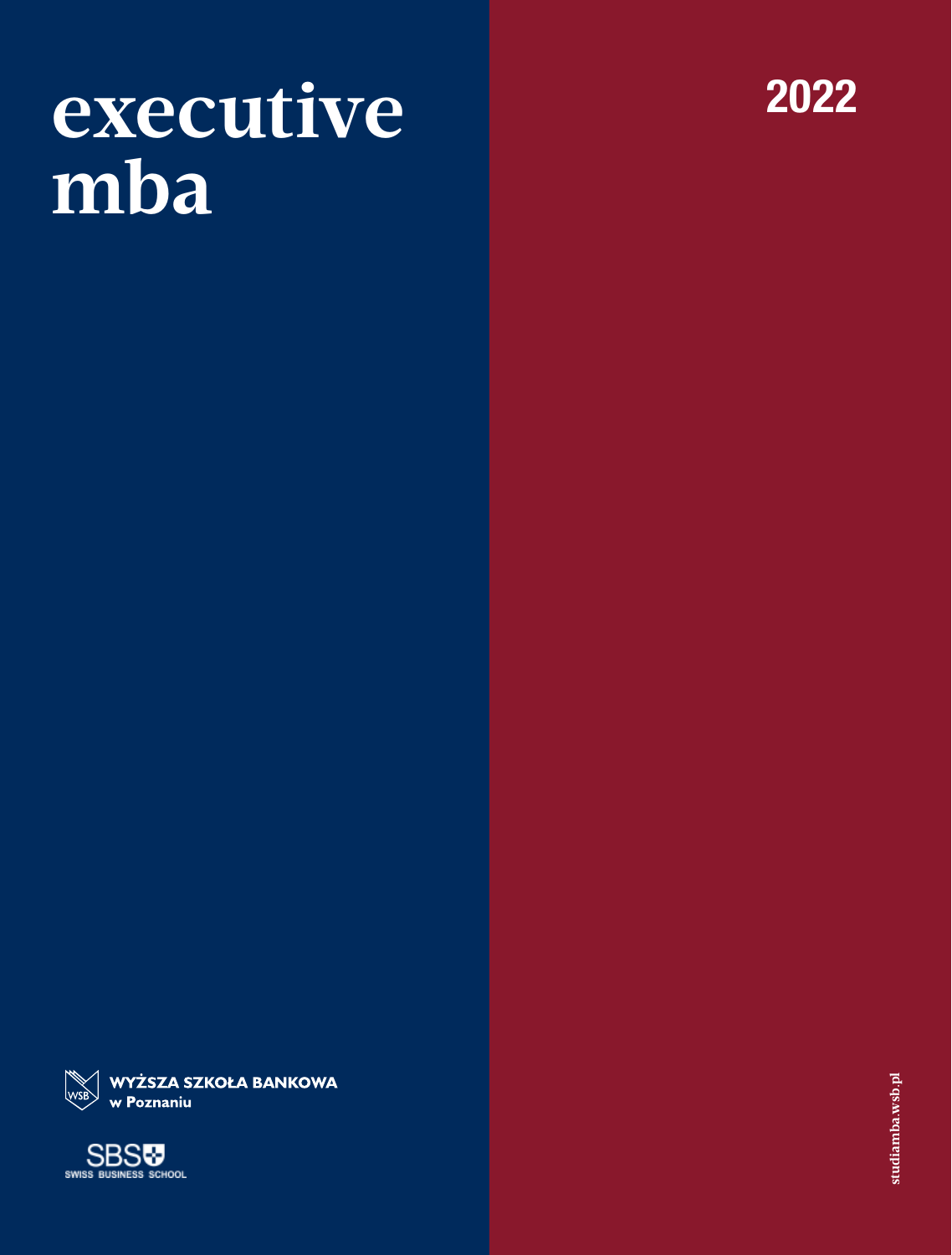# GET YOUR STUFF together

#### **What was your career path?**

Mine has not been anything like a straight line. Nor has it been easy. I have a 16-years track record in the biotechnological and pharmaceutical sectors. For most of the time, I lived abroad and worked in a multicultural environment. I joined a mentoring program (mentor4Research) that was geared to commercializing research findings. I learned how to benefit more from research outcomes, how to build up my professional network, and how to spur my need to grow as an entrepreneur. Soon after that I had an opportunity to apply my research and my know-how commercially. Several projects and further discoveries followed that got to the stage of clinical design.

#### **When your career breakthrough happened?**

In 2016, my long-awaited daughter was born. This changed lots of things. On my return to work, I got promoted. I had a lot more responsibilities related to finance and business administration. I was appointed to the Board of Directors. Since we are in the high-tech sector and derive around 95% of our revenues from exports, international business relations are a matter of course. I am engaged in day-to-day running of the company, in developing its vision, mission, and strategy. An important part of my job is working with people. And it is not just about fostering customer relations, it is also people management – building a well-balanced team of employees. It is an extremely challenging task, and I hope this EMBA program will help me accomplish that.

### **Was there a moment in your life when someone or something pushed you to make a special effort?**

It happened during my doctoral studies. Suddenly I felt sort of exhausted. I had spent many months working in a lab. It mostly involved experimenting, and I was living away from my family at the time, in an alien country where it was dark and cold outside my window. As a result, my body was frail and, at some point, I experienced facial paralysis that lasted more than half a year. It was a tough time for me. Fortunately, my mentor was immediately there to help me out. He would not tell me how sorry he was for me, instead he raised the standard. He said: "You can stop and rest for a while, but you need to know when to get your stuff together and strike back with even greater strength". Those words made me think. I remember the first days after my return to work. The support my colleagues gave me, and the new assignments I got, had a very positive effect on how I felt and how productive I was. The paralysis started to slowly recede and I was becoming just as energetic as before. My research progressed, suddenly I was publishing paper after paper and, to my surprise, my work hit the cover of a reputable journal. There came a torrent of invitations to speak at conferences and offers of lucrative jobs. It was then that I understood how unpredictable life can be, that it must be lived to the full, and that you should cherish every day of it. Failures? They should be seen as challenges that are only there to make us work even harder.

## Małgorzata Pokrzywa

Business Development Manager, Airoptic sp. z o. o. Executive MBA student at WSB University in Poznań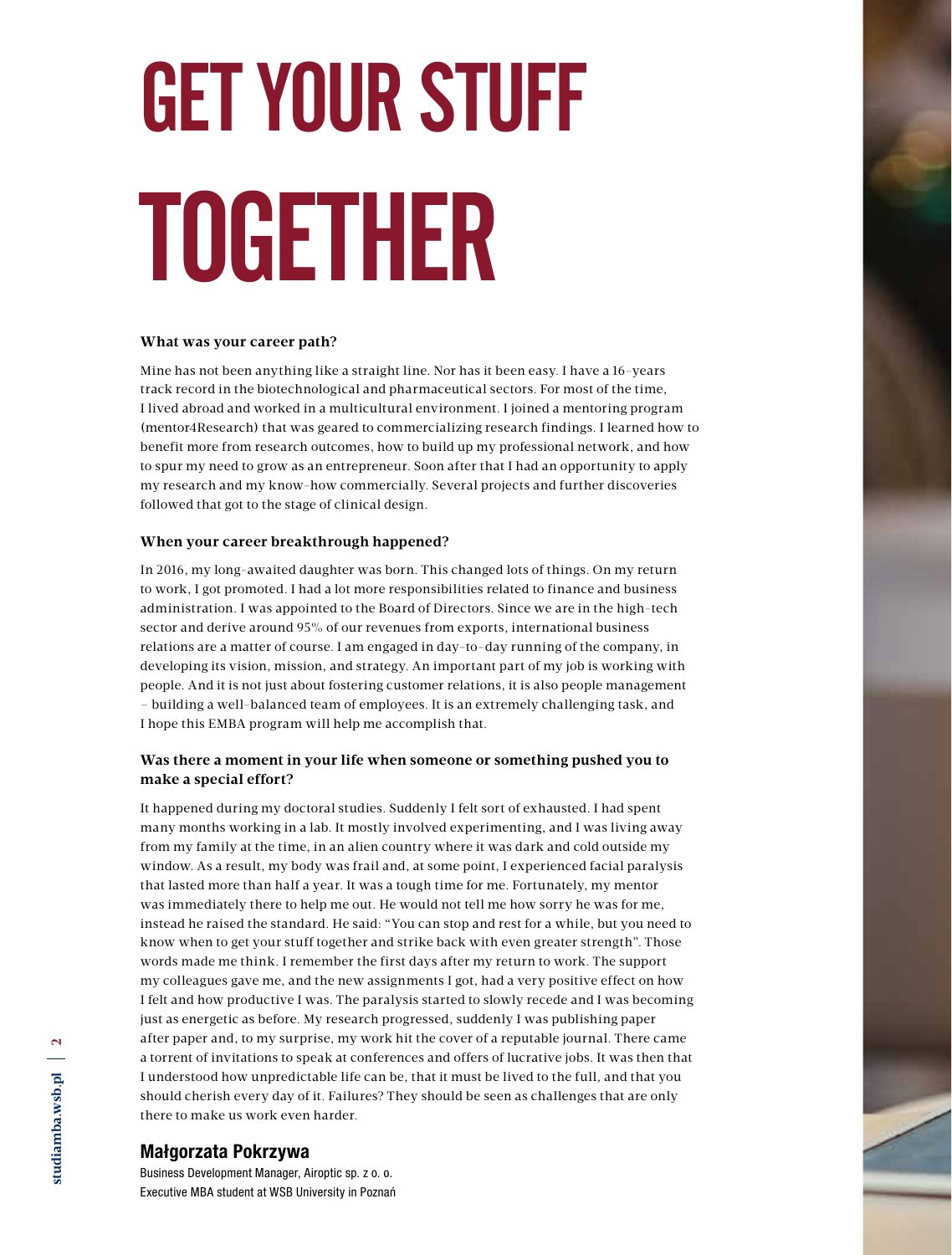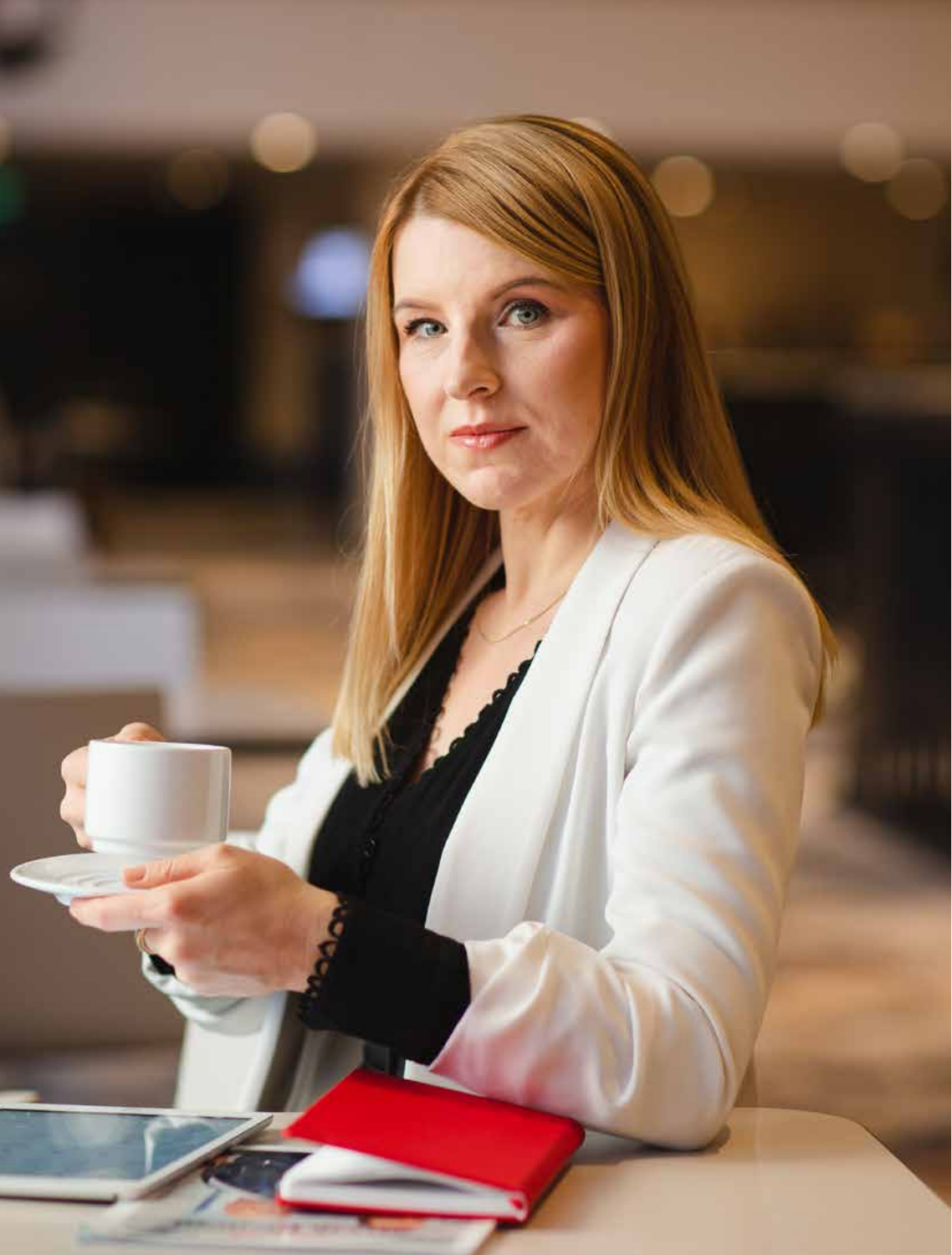# Wyższa Szkoła Bankowa w Poznaniu

Jesteśmy uczelnią z ponad 25-letnim doświadczeniem w kształceniu na kierunkach biznesowych. Ponadto już od ponad 20 lat z sukcesem wprowadzamy do świata biznesu uczestników programu EMBA. Naszą misją jest bycie partnerem w rozwoju kariery zawodowej wszystkich studentów i absolwentów.



Od 2021 roku posiadamy prestiżową akredytację IACBE przyznaną programowi EMBA w WSB w Poznaniu. Jest ona przede

wszystkim potwierdzeniem wysokiej jakości kształcenia na tym kierunku.



Jesteśmy też jedną z niewielu uczelni w Polsce z akredytacją ACCA. To jedna z najbardziej prestiżowych międzynarodowych kwalifikacji zawodowych z zakresu finansów

i rachunkowości, doceniana przez pracodawców na całym świecie.

# Lider rankingów

## Nr 1 w Wielkopolsce według rankingu "Perspektyw" 2021

Kolejny rok z rzędu jesteśmy **numerem 1** wśród uczelni niepublicznych w Wielkopolsce. W rankingu wysokie noty uzyskaliśmy m.in. za to, jak radzą sobie nasi absolwenci na rynku pracy.

Program EMBA Poznań na WSB uzyskał maksymalną ocenę w kategorii zajęcia w językach obcych w rankingu "Perspektyw" 2021. Jest jednym z 13 programów, które otrzymały taką ocenę.

Nasz program zajął wysokie 4. miejsce wśród wszystkich programów EMBA w Polsce pod względem cech merytorycznych programu.

Według raportu Ministerstwa Nauki i Szkolnictwa Wyższego 2021 jesteśmy pierwszą uczelnią w skali kraju pod względem popularności wśród osób, które decydują się na studia I stopnia i jednolite magisterskie w formie niestacjonarnej na uczelniach niepublicznych.

# **WSB** UNIVERSITY IN POZNAŃ

WSB University boasts over 25 years of experience in the delivery of tertiary business education. Moreover, we have been successfully introducing participants of the EMBA program to the world of business for over 20 years. Our mission is to be a professional partner in career development to all of our students and alumni.

Since 2021, we can proudly boast the prestigious IACBE accreditation awarded to the EMBA program at our university. This confirms the high quality of education provided within the program.

At the same time, we are one of the few ACCA-accredited universities in Poland. Holders of the ACCA professional qualification make up the elite in the finance and accounting business and are sought by employers worldwide.

# Ranked in top positions

## No. 1 in Wielkopolska region by "Perspektywy" 2021 ranking

For a few consecutive years, we have ranked as **number 1** among private institutions of higher learning in the region of Wielkopolska. We are top rated for e.g. alumni careers.

The EMBA Poznań program at WSB University received the maximum score in the foreign language classes category in the "Perspektywy" 2021 ranking. It is one of 13 programs that received such a score.

Our program was ranked high 4th among all EMBA programs in Poland in terms of program content features.

1st in Poland in 2021 government report. We are students' no. 1 choice countrywide for first-cycle and long-cycle parttime degree programs delivered by privately-run higher education institutions.

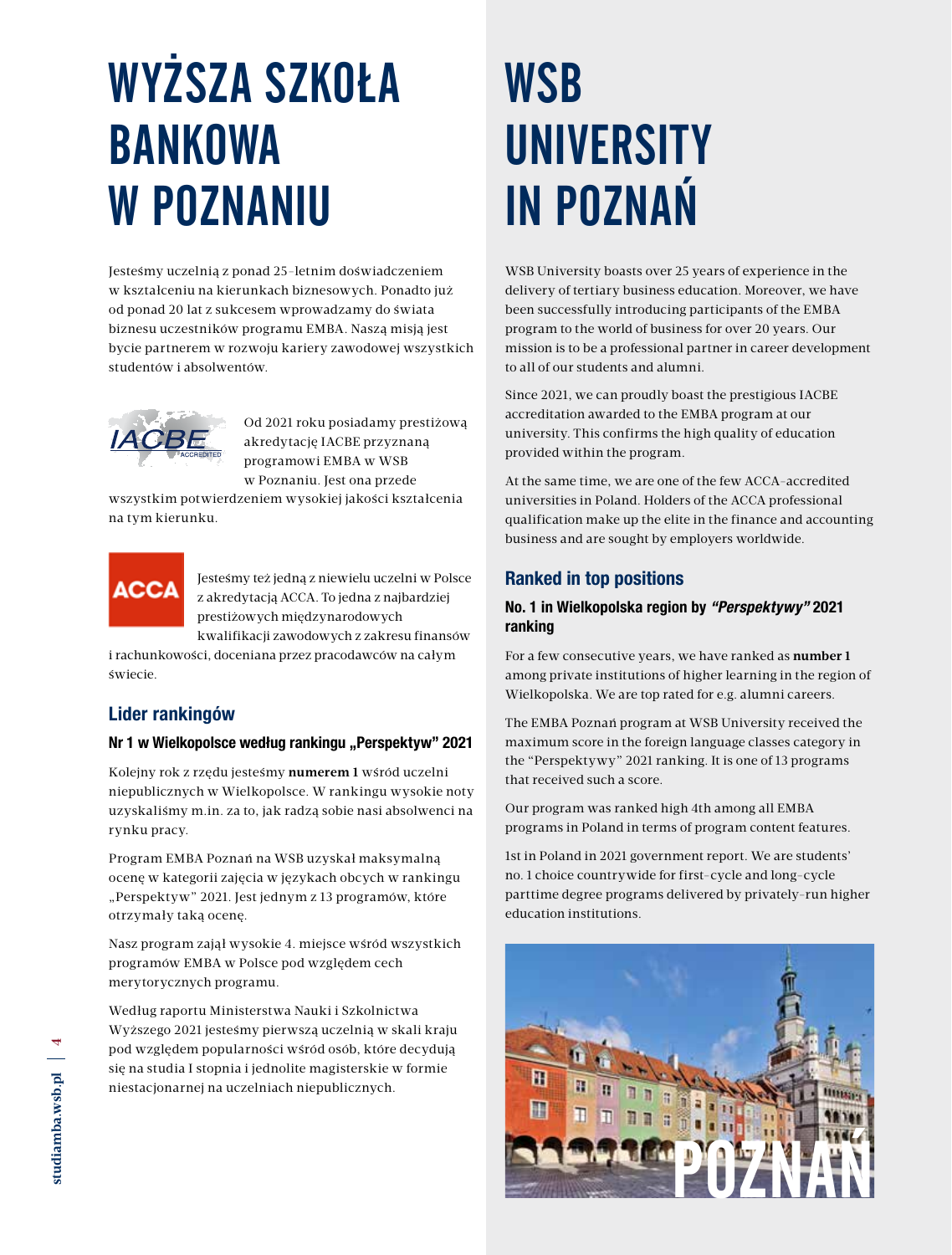# SBS SWISS BUSINESS SCHOOL, **ZURYCH**

**SBS Swiss Business School to uczelnia, która szczególny nacisk kładzie na przygotowanie studentów do rozwijania kariery w globalnej gospodarce**. Oferuje studia na takich kierunkach, jak zarządzanie międzynarodowe, finanse czy marketing.

SBS Swiss Business School uczy najnowocześniejszej teorii, zanurza studentów w międzynarodowych doświadczeniach, łącząc je z najlepszymi praktykami w biznesie. Uczestnicy programów uczą się praktyki zarządzania, zyskują nowe perspektywy, które mogą zmienić ich życie i zapewnić sukces ich organizacji.

# SBS Swiss Business School, **ZURICH**

**SBS Swiss Business School is a management institution dedicated to preparing students for the careers of the global economy**. It offers programs specialized in International Management, Finance, Marketing and other fields.

SBS Swiss Business School teach state-of-the-art theory, immerse students in international experiences, and connect them to best practice in business. Participants in their programs learn much more than management theory and practice; they acquire new ways of thinking that can profoundly change their lives and the success of their organization.



# **Akredytacje**

SBS Swiss Business School wypełnia swoją misję poprzez doskonałe programy nauczania, badania i usługi. Jej programy edukacyjne otrzymały podwójną akredytację od profesjonalnych organów akredytacyjnych, takich jak:

- Brytyjska Rada Akredytacyjna przyznaje szanowaną i wymagającą akredytację opartą na kontroli, której celem jest podniesienie standardów i jakości niezależnych instytucji zajmujących się kształceniem i szkoleniem,
- • **ACBSP** jest wiodącym specjalistycznym stowarzyszeniem akredytacyjnym dla edukacji biznesowej, wspierającym, doceniającym i nagradzającym wysoką jakość nauczania,
- IACBE jest wyspecjalizowaną jednostką akredytującą programy studiów biznesowych i tych związanych z biznesem na poziomie studiów licencjackich i magisterskich w szkołach wyższych i na uniwersytetach,
- **CHEA** służy szkolnictwu wyższemu, studentom i społeczeństwu poprzez promowanie za pomocą akredytacji wysokiej jakości akademickiej.

# Accreditations

SBS Swiss Business School fulfills its mission to promote student success and well-being through excellent educational programs, research, and service delivery. Its educational programs are internationally double-accredited by the following professional accreditation bodies:

- • **British Accreditation Council** provide respected and rigorous inspection-based accreditation to enhance the standards and quality of independent further and higher education and training providers,
- • **ACBSP** is a leading specialized accreditation association for business education supporting, celebrating, and rewarding teaching excellence,
- • **IACBE** is a Specialized Accrediting Body for Business & Business-Related Degree Programs at the Baccalaureate and Graduate Degree Levels in Colleges and Universities,
- • **CHEA** serves higher education, students and the public through advocacy and leadership in assuring academic quality through accreditation.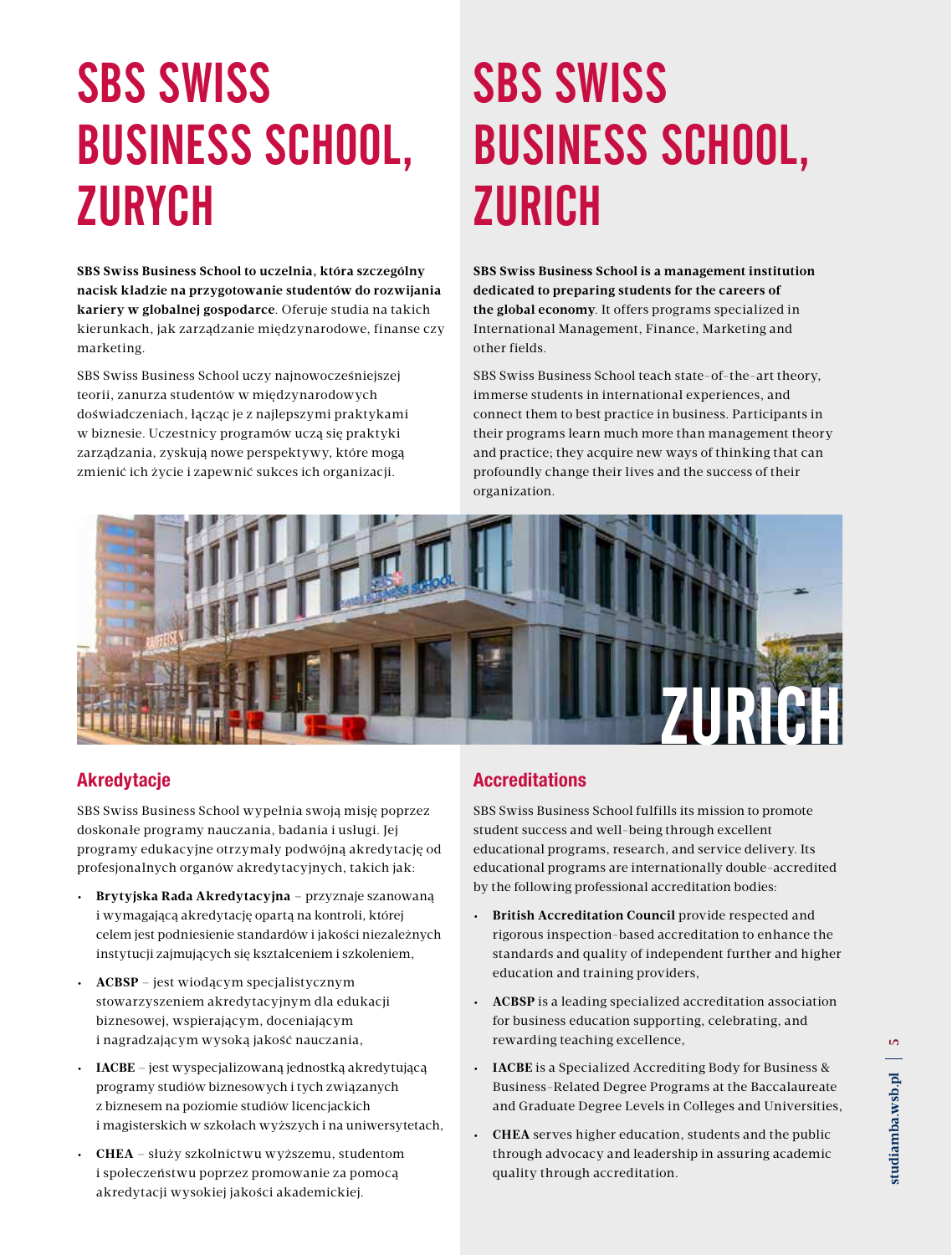# Three Pillars of the Program

# **International Practical Flavor:**

- $\cdot$  100% of program content **delivered in English**,
- • A professional curriculum prepared by WSB University and Swiss Business School based on the years of experience,
- • **International faculty**  from Canada, Finland, Germany, Ireland, Poland, Switzerland, the United Kingdom and the United States,
- • **Aalto Executive Summit**  sessions held in Helsinki or Singapore,
- • **Specialization**: management and international business,
- • **MBA study tour**, with a tailor-made and curriculum-aligned itinerary, organized every year for the benefit of MBA Program participants.

# **Focus:**

- • **Interactive instruction methods**: workshops, authentic business case studies, panel discussions, simulations,
- • Knowledge and experience sharing among participants with **diverse professional backgrounds** and from a variety of industries,
- **Modular** curriculum structure,
- 24/7 contact with the University and permanent access to educational content from any location owing to **Extranet and e-learning platform**,
- • **Conveniently scheduled meetings**  once in a month on average,
- • **Service staff available** during each weekend session,
- • Tuition fee payable in **flexible installments**,
- • **Extra course materials published**  on Moodle (in pdf. version).

# **Professional class:**

- • Courses taught by an international faculty made up of **premium teaching talent** with ample handson experience,
- • **Dual degree**  a diploma issued by WSB University in Poznań and endorsed by SBS Swiss Business School,
- • Opportunity to upgrade your **Business English** skills,
- • Comprehensive and relevant learning including **specialized know-how**,
- • **Friendly and supportive staff**, including a cohort manager available throughout the duration of the Program,
- University's membership in WSB Group, whose strength is underpinned by **over 25 years of presence in the higher education market** and over 20 years of experience in the delivery of MBA programs.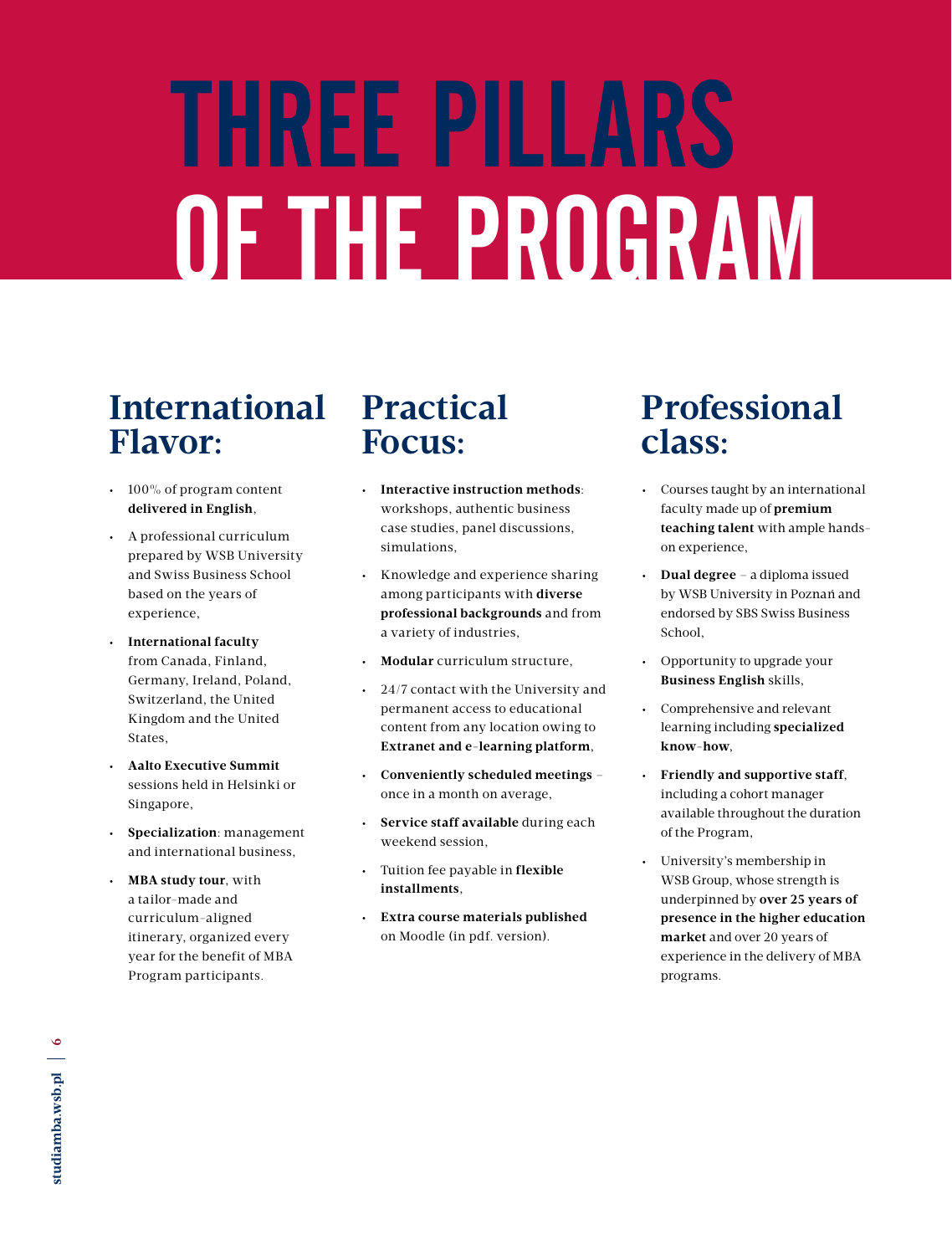# O PROGRAMIE ABOUT THE PROGRAM

**Program Executive Master of Business Administration to studia stworzone we współpracy ze szwajcarską uczelnią SBS Swiss Business School**. Wszystkie zajęcia prowadzone są w języku angielskim przez międzynarodową kadrę dydaktyczną. Dzięki temu nasi uczestnicy rozbudowują swój warsztat menedżera pod okiem specjalistów z różnych stron świata, mogą przyglądać się globalnym trendom w biznesie i szukać inspiracji w gronie ekspertów.

# Studia w międzynarodowej odsłonie

Na nasze studia zapraszamy osoby, które chcą rozwijać się menedżersko, zyskać międzynarodowe spojrzenie na biznes i spotkać wykładowców praktyków prezentujących różne sposoby rozwiązywania problemów zarządczych. Program Executive MBA kładzie nacisk na dzielenie się know-how zdobytym w różnych branżach i na różnych stanowiskach oraz czerpanie z doświadczenia międzynarodowej kadry dydaktycznej.

**The Executive Master of Business Administration curriculum was developed in partnership with SBS Swiss Business School from Switzerland**. All classes in the program are taught taught entirely in English by an international faculty. The revised curriculum enables students to substantially enhance their managerial skills under the guidance of expert teachers and trainers from the world over, explore global business trends, and find inspirations among those with hands-on experience.

# International study experience

The program is geared to meeting the needs of those who seek to grow professionally as managers and executives. The curriculum ensures that students develop a truly global business perspective, learning from top academics and practitioners with diverse approaches to solving managerial problems. Emphasis is placed on sharing know-how across industries and management levels, and on exposure to international experience through faculty members' backgrounds.

*We understand that as a leader in a complex world, you want to engage your employees, delight your customers, restore and sustain the environment, and lead with integrity. It will not take two generations. We can and will re-invent the world in this generation! Now is the best time for you to prepare, re-tool, and aggressively launch forward. The Executive MBA conducted in cooperation with our partner Wyższa Szkoła Bankowa w Poznaniu, offers an innovative curriculum centered around Leadership, Sustainability and Strategy. The SBS – WSB EMBA will equip you for tomorrow's business opportunities while keeping you grounded in today's business reality.*

Bert Wolfs, Ph.D.

Academic Dean SBS Swiss Business School

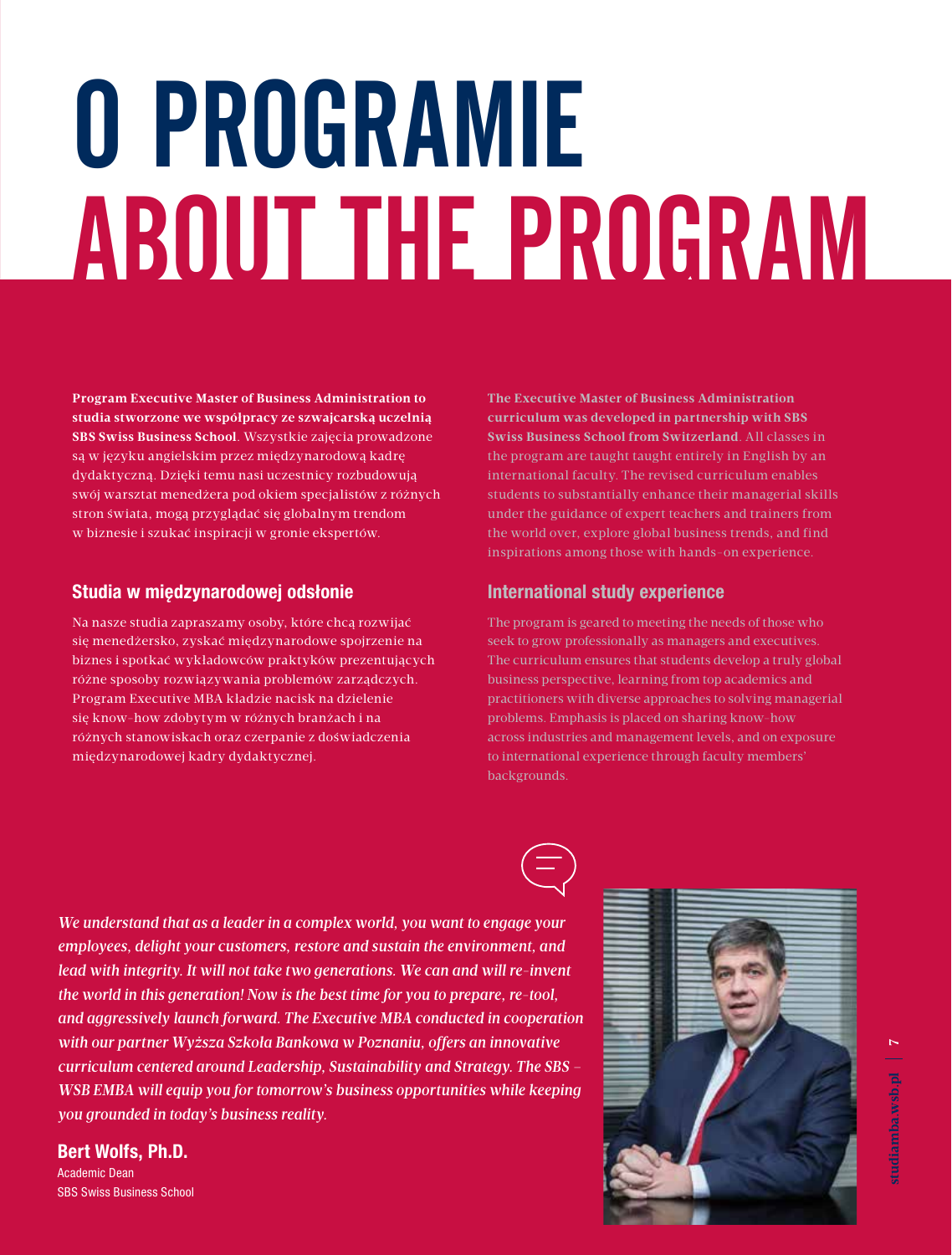# Failures are the best **TEACHERS**

### **What are your drivers? What stimulates you for action?**

There are two areas, or drivers, where my motivation comes from. I like working with people, and they are what inspires me the most. The individuals who lead my teams are my own hires whom I selected and, to a large extent, taught to do their jobs right. It is to my great satisfaction that I see them progress, I am happy to watch them grow not just in terms of performance but also in other work-related areas including, in the first place, team management. My other driver is linked to the former. I love seeing me decisions and actions produce good results. Whenever I make changes and then observe performance improvements, however minimal, I get this feeling that the time spent on designing and implementing the changes was a good investment. That makes me even more eager to go on and take up further initiatives.

### **What accomplishments, achievements or outcomes are you particularly proud of?**

Apart from my professional career, which gives me a lot of satisfaction in its own right, I am really pleased with the fact that, after many years of jogging and short-distance running, I faced the challenge of a half-marathon. I had been preparing for it for half a year, without missing out on a single training run on my schedule. I came to finish line with a pretty good result, as for a rookie. It was the last half-marathon race held before the pandemic struck.

### **Are there any tips or golden rules that you are led by?**

To my mind, the most important thing in business is to stay true to yourself. It is so obvious that every business works for profit and that it has to meet its targets. However, from my point of view as an executive responsible for a pretty large area, it matters just as much that your actions and your decisions do not ignore the people out there on the other side. Hence, the motto that I try to follow in the workplace is a quote from management philosophy: "Be hard on the problem, soft on the people." I believe that the greatest strength comes from a high-performing, well-orchestrated team of people who are open to changes and quick to act. Therefore, I am most concerned about the atmosphere in my team and I place emphasis on team-building, immediately facing and resolving any problems we encounter on our way rather than putting things off to a later time.

### **What is the most important lesson you have learned in your career?**

The biggest and most important thing I have learned on my professional path relates to the first project I managed and that failed to meet one of its critical goals. It was a painful lesson. What it let me understand is, in the first place, that you should not think too big of yourself. Sure, success is what we all want and aim for, but failure can teach you a most valuable lesson.

# Magdalena Laufer

Operations Manager, Hunter Douglas, Executive MBA student at WSB University in Poznań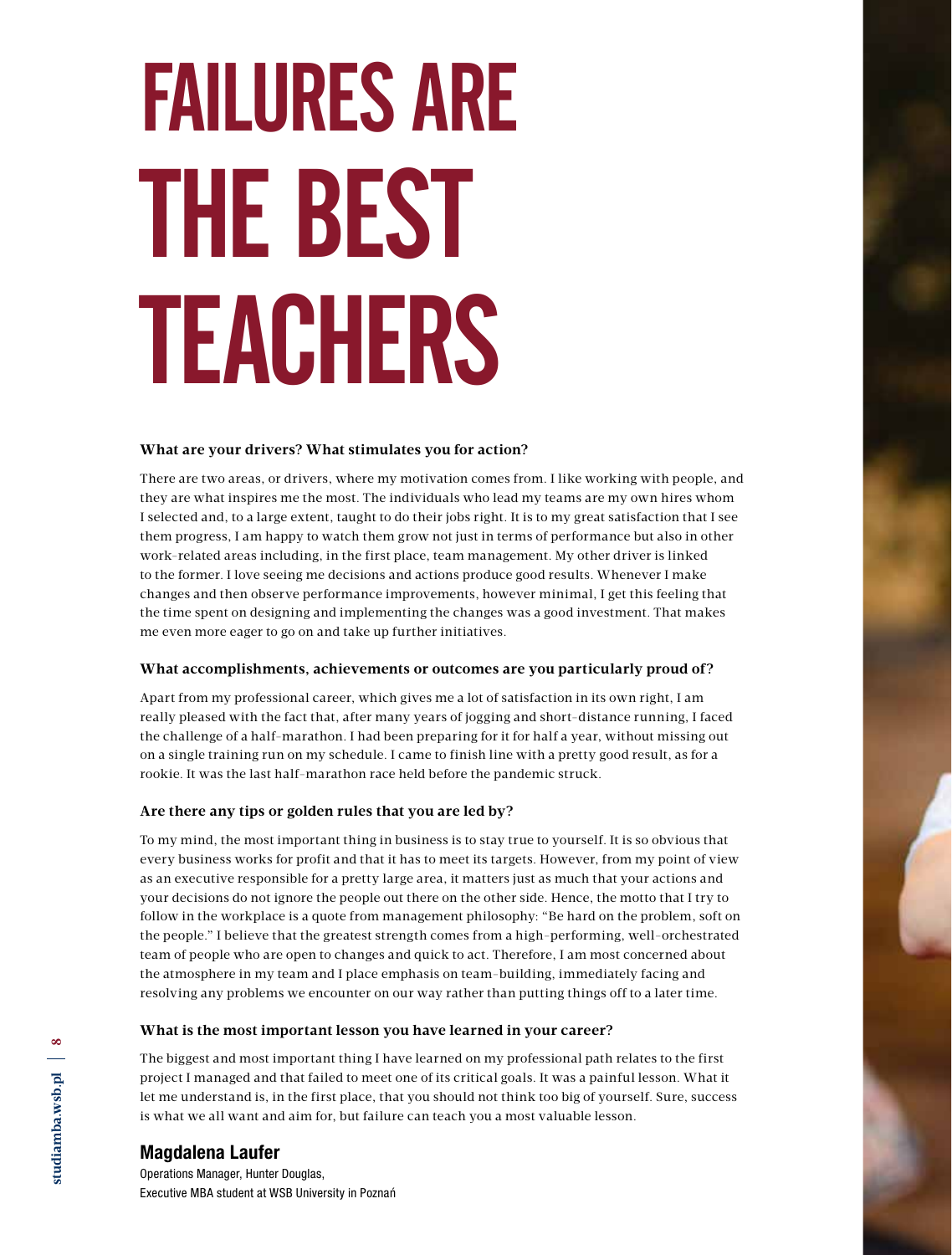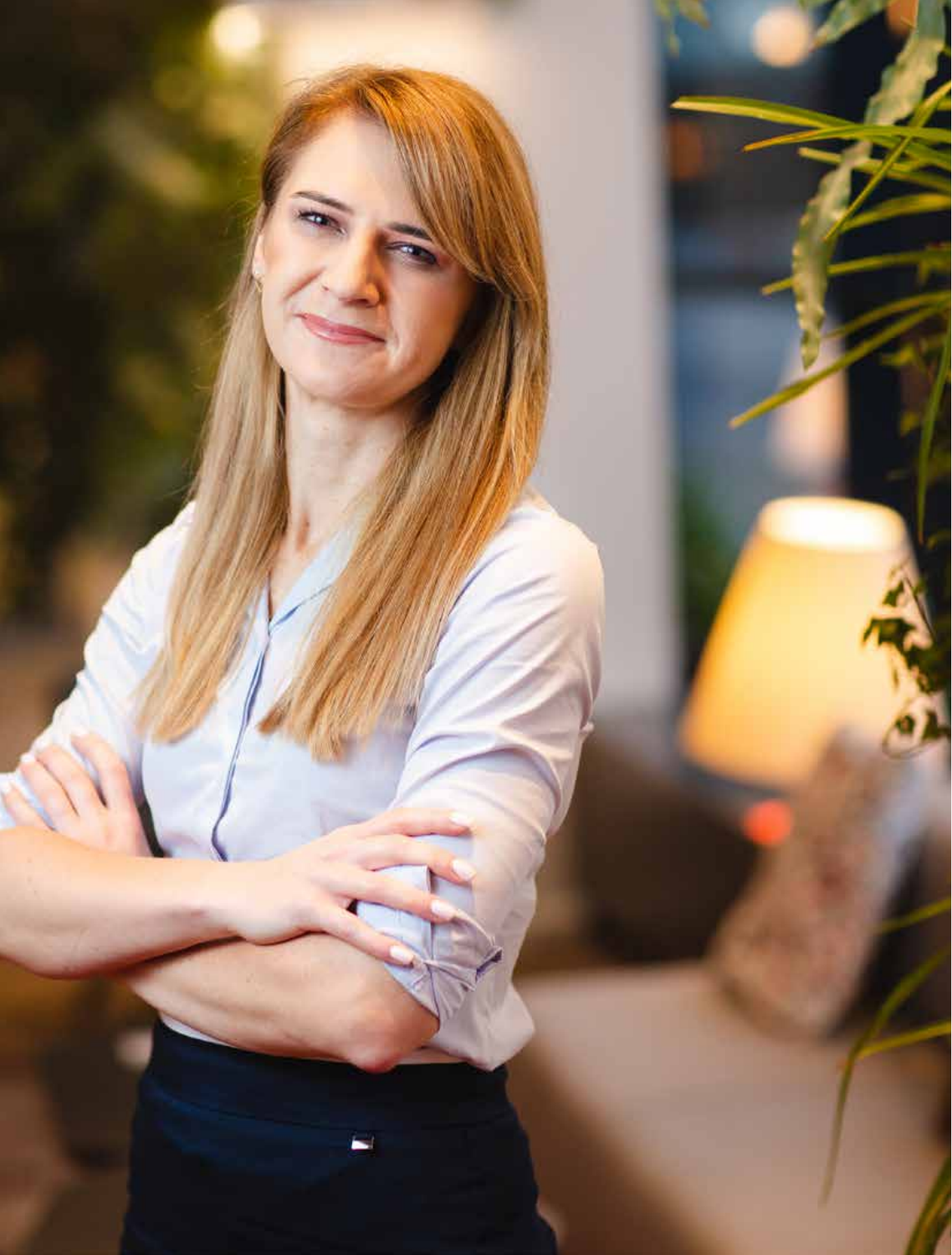# Organizacja studiów PROGRAM STRUCTURE

# **Zjazdy**

Studia Executive MBA trwają dwa lata. Zjazdy odbywają się średnio raz w miesiącu i trwają w piątki od 15.00 do 21.00, w soboty i niedziele w godzinach 8.30-15.00.

Program studiów:

- • 19 modułów obowiązkowych + jeden moduł z 2 do wyboru (Cross - cultural Management lub Service Business and Design) według osobistych ukierunkowanych potrzeb uczestnika,
- • ponad 480 godzin bezpośredniej pracy z wykładowcami,
- • około 1000 godzin pracy w zespole i udziału w różnego rodzaju projektach.

# Język wykładowy

Wszystkie zajęcia prowadzimy w 100% w języku angielskim.

# Metody nauczania

Jako formy prowadzenia zajęć wykorzystujemy m.in.: wykłady, analizy przypadków, prezentacje indywidualne i grupowe, warsztaty i ćwiczenia, gry symulacyjne i komputerowe, testy osobowości, dyskusje i konsultacje indywidualne.

# Meetings

The Executive MBA takes 2 years to complete. Meetings are held once in a month on average, from 3 to 9 p.m. on Fridays, from 8.30 a.m. to 3 p.m. on Saturdays and Sundays.

Course schedule:

- • 19 compulsory modules + one module to choose from two ( Cross-cultural Management or Service Business and Design) according to the personal needs of the participant,
- over 480 hours of direct work with lecturers,
- • approximately 1000 hours of teamwork and participation in various projects.

# Language

All classes are taught 100% in English.

# Teaching methods

The methods of instruction include: lectures, case studies, individual and group project assignments, workshops and exercises, simulation and computer games, personality tests, discussions, individual coaching sessions.

*My classes are about project management in the most practical way possible. The workshops teach not only how to do it, but also show why you should use selected methods, techniques and tools when managing projects. The training covers both basic and advanced topics related to scheduling, resource management, communication, modelling and supervision. This gives participants the competences to manage projects more effectively, deliver them on time, and increase their quality.* 

# Tomasz Wrzesiewski

Executive MBA Program Instructor at WSB University in Poznań, CEO of Art Strategy Group

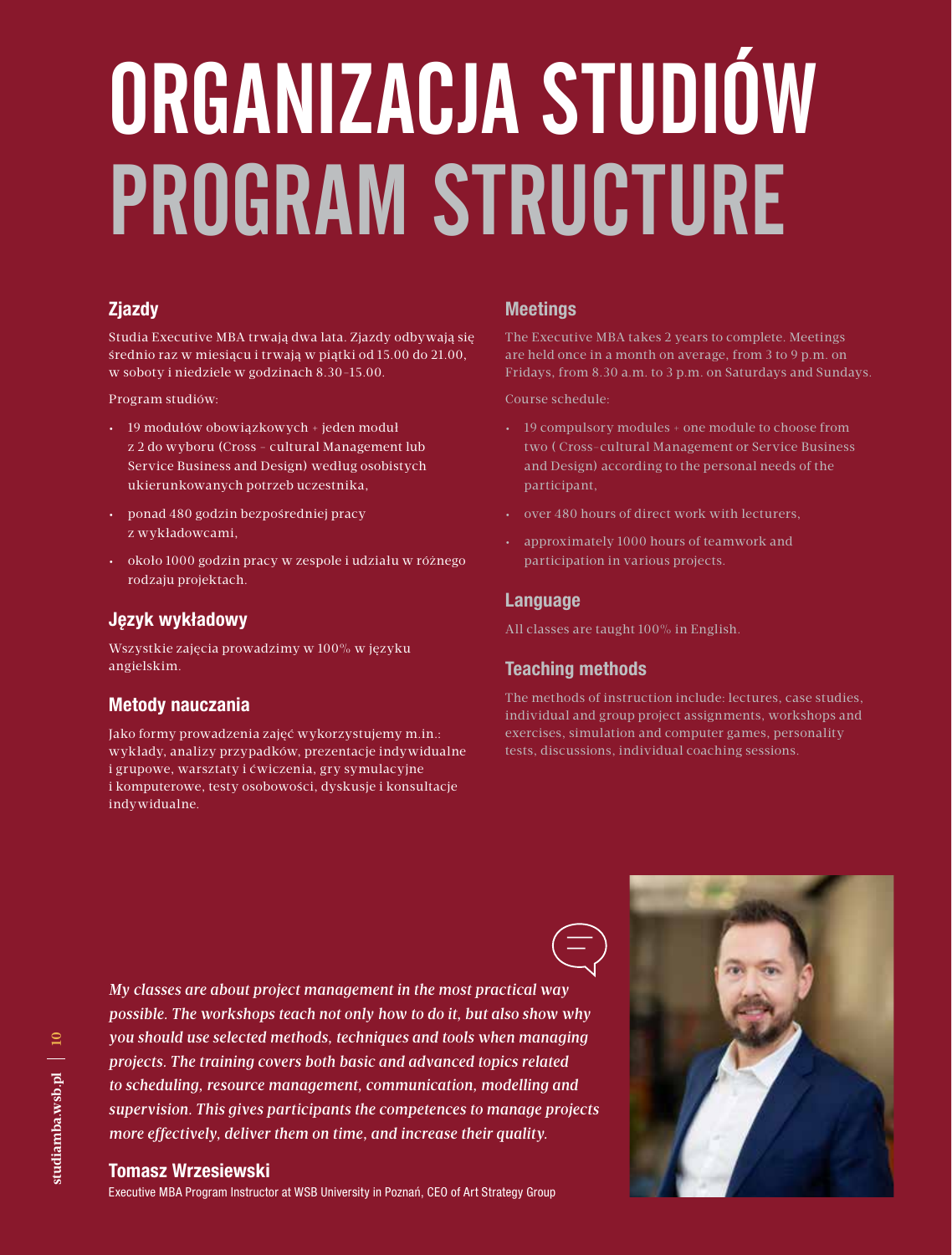# Materiały dydaktyczne

Przed zajęciami uczestnicy otrzymują pakiet materiałów dydaktycznych w formie PDF. Dzięki temu mogą zapoznać się z tematyką modułu oraz przygotować pracę wstępną. Jest to również czas na pracę własną, wyznaczenie celu i opracowanie indywidualnego procesu uczenia się.

# Forma zajęć

W czasie zajęć uczestnicy:

- • mają bezpośredni kontakt z wykładowcą ekspertem,
- • intensywnie współpracują z innymi uczestnikami i biorą udział w zadaniach grupowych,
- • rozwiązują realne problemy pojawiające się w każdym biznesie.

Obecność na zajęciach jest obowiązkowa. Każdy moduł kończy się pisemną pracą zaliczeniową o charakterze praktycznym. Kryteria zaliczenia określają poszczególni wykładowcy na początku zajęć z danego modułu. Pod uwagę mogą oni brać m.in. aktywność na zajęciach, prezentacje samodzielne i grupowe, raporty dotyczące pracy grupowej, pisemne analizy studiów przypadku, testy do samodzielnego rozwiązania, prace pisemne uczestników.

# Praca zaliczeniowa

Jako formę zaliczenia studiów uczestnicy tworzą projekt biznesowy własnych firm z analizą i próbą rozwiązania ich realnych lub potencjalnych problemów.

# Program

Program obejmuje zagadnienia z czterech głównych obszarów:

- • zarządzanie przedsiębiorstwem,
- • zagadnienia finansowe,
- • zarządzanie międzynarodowe,
- marketing i komunikacja.

# Course materials

Prior to class, participants receive a pack of teaching materials in PDF format. This allows them to familiarise themselves with the topics of the module and prepare their preliminary assignment. This is also the time to work on one's own, set a goal and develop an individual learning process.

# What you do in class

In class, the students:

- interact directly with an expert instructor,
- work closely with other students and perform group assignments,
- provide solutions to real problems that arise in any business.

Class attendance is obligatory. Each module is concluded with a final written assignment to be prepared in line with the requirements and guidelines given by the instructor at the beginning of the course. The evaluation criteria may include student's in-class involvement, individual projects or contribution to groupwork, task reports, written case studies, tests and quizzes, and written assignments.

# Assessment

As a form of course credit, participants create a business project of their own with an analysis and attempt to solve their real or potential problems.

# Curriculum

The program is divided into four thematic areas:

- • Company Management,
- Financial Expertise,
- International Business and Management Issues,
- • Communication and Marketing Skills.

*I am most motivated by the desire for personal and professional development. I chose to study EMBA because, in my opinion, it is the most sensible course of study for a manager. EMBA is more than just a textbook theory, it is an opportunity to broaden your knowledge through the practical experience of lecturers and participants in various industries.* 

# Łukasz Wardak

Brand Managers Department Director, Impact S.A. Executive MBA student at WSB University in Poznań

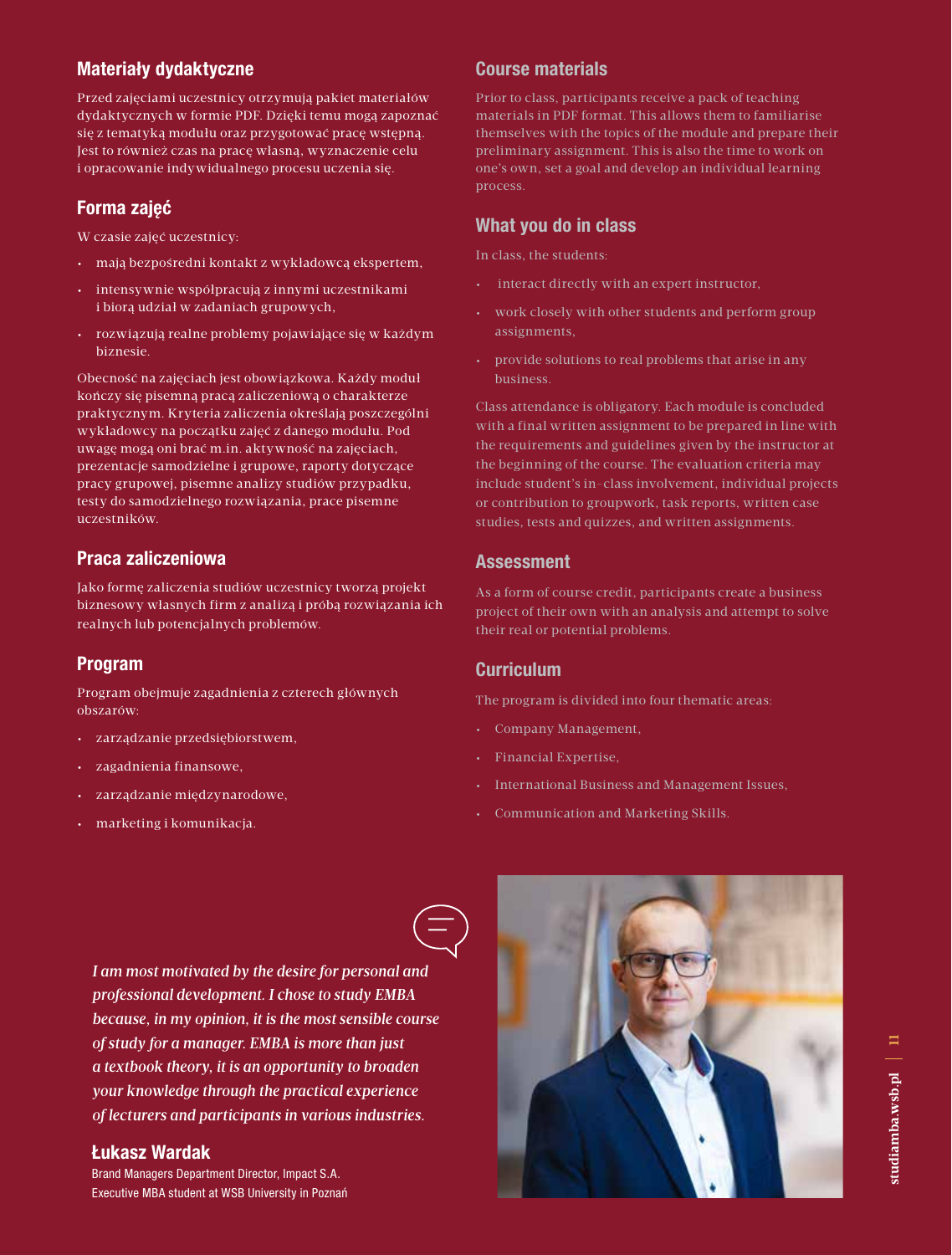# COMPANY MANAGEMENT

## STRATEGIC MANAGEMENT

This course focuses on the issues of strategic management, building on and integrating the various components of the EMBA program to develop an understanding of the strategy process. The course adopts a general management outlook rather than that of a domain expert. In its essence, strategy is centered on aligning a company's distinctive strengths in such a way as to gain advantage over competitors. The strategist makes choices designed to create a tight fit among the internal business functions and the external environment. Strategic management tends to be broad, ambiguous, and subjective. Although some "strategic" models and techniques will be presented, it should be realized that the nature of strategy problems makes them difficult to capture, defying attempts at categorization, structuring and modeling, instead requiring creative approaches and insights. Accordingly, the course combines lectures with extensive reliance on the case study method to facilitate active and cooperative learning. The concepts and tools conveyed in this course will be subsequently applied to the Business Strategy Project.

# STRATEGIC ANALYSIS

In a turbulent environment, it is not at all an easy task to strategically delineate the course of a company's growth. A lot depends, in the first place, on whether its current strategic position is accurately defined, whether the target position reflecting the company's aspirations is appropriately outlined and, last but not least, whether the opportunities and threats that may be encountered along the path are correctly identified. These are the questions that strategic analysis is preoccupied with, being the first stage of the strategic management process. The module primarily aims to acquaint students with selected methods of strategic analysis and the prerequisites for their effective application. This initial step, focused on the assessment of a company's business environment, is where many organizations stray into cliché and routine. Hence, a significant part of the course is based on teamwork and is delivered in the form of workshops. Discussions held and experiences shared by representatives of diverse industries will ensure that the class stays on an objective track and that the students derive valuable insights and inspirations to take back into their professional fields.

## STRATEGIC HUMAN RESOURCES MANAGEMENT

The Strategic Human Resources Management course exposes participants to the intersection between competitive strategy and international human resources management. People are now commonly seen one of the most, if not the most, important resources supporting the competitive strength of firms. Admittedly, the greatest challenges to effective people management are found in large multinational corporations operating across very different geographical, cultural and institutional environments. On completion of the course, the participants will understand the linkages between corporate strategy and human resources management (HRM), and the role of HRM in managing a global workforce. Further, the students will learn about how firms can apply HRM concepts and practices – such as performance management, talent management, or expatriation – to deploy their human capital globally, as well as how these can facilitate value creation through social architecture and change management.

## PROJECT MANAGEMENT

This 26-hour course blends project management theory with the study of business cases based on actual projects run domestically and worldwide (Serbia, Germany, the United States). The module focuses on the skills of project planning and execution while at the same time highlighting effective utilization of organizational resources, including information resources. Having been introduced to the rudiments of project planning and scheduling, the students subsequently learn how to manage projects following classical approaches, Agile methodologies, and the critical chain method, as well as how to handle project risk. Their learning is immediately applied in performing teamwork assignments that involve the design of their own projects using a number of standard project management tools and drafting common project-related documents. As a result, on completion of the course the students will be able to schedule and execute projects of all types and at any level of complexity.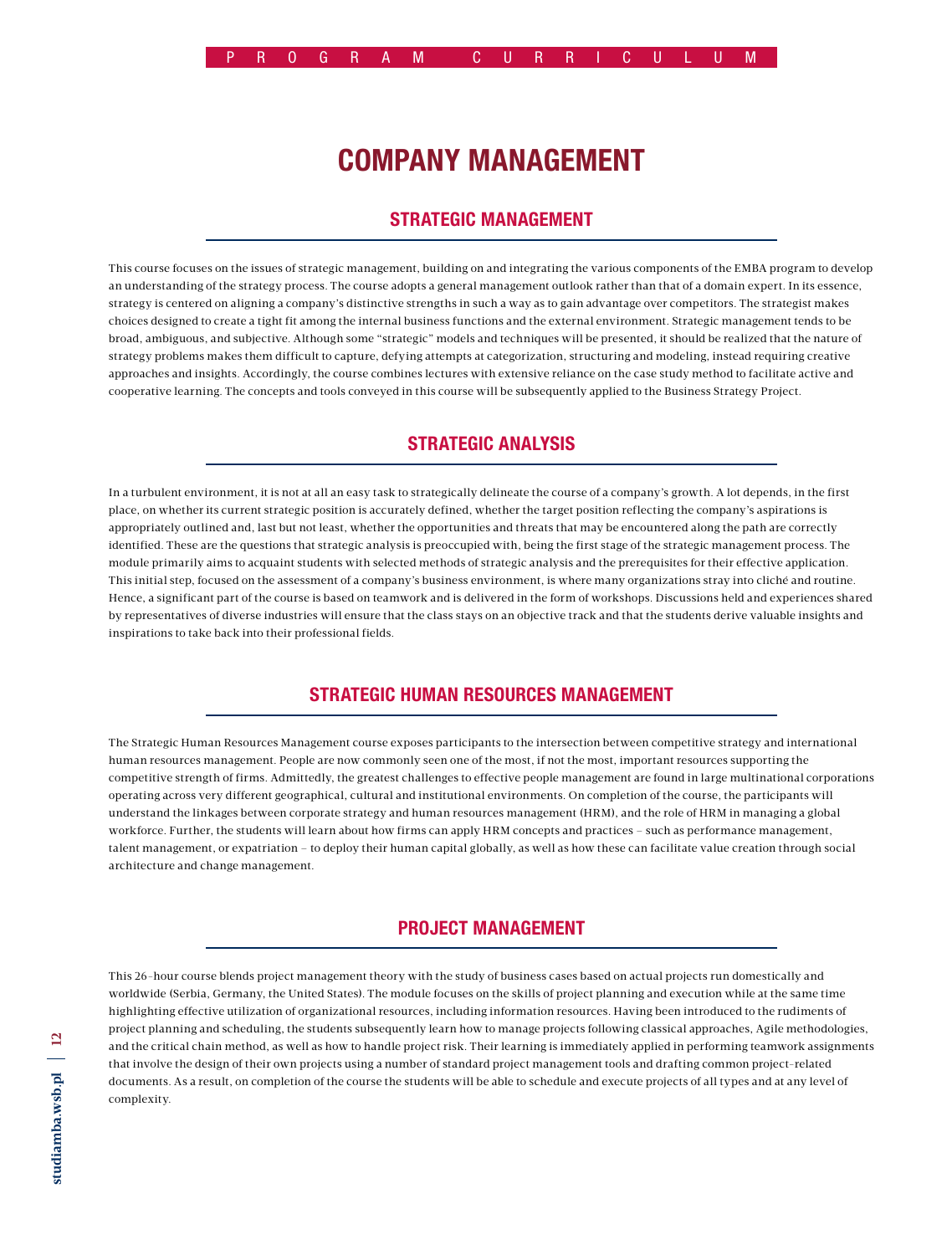

# BUSINESS STRATEGY PROJECT

In this module, teams of participants work with a client company to develop analyses and practical recommendations related to a selected area of a company's operations. Student teams utilize their newly acquired knowledge and skills to design novel solutions that are applicable in corporate settings. Project teams work under the supervision of a business project coach, who is both a faculty member and a business consultant with rich experience gained in an international environment. The project verifies that the students are able to incorporate their learning in a logical reasoning process and at the same time utilize it in addressing practical problems, developing viable solutions at both the strategic and operational management level. Further, the project is expected to foster their ability to effectively use analytical techniques in formulating management problems, presenting arguments, testing the validity of approaches and methods applied, and choosing the best problem solution.

# DATA ANALYSIS FOR DECISION MAKING

Decision making in complex and volatile environments is today among the abilities that are seen as critical to business management. And perhaps no less important outside of business governance. This is because real world problems are becoming more and more difficult to tackle as the interconnectedness of relevant variables continues to increase. This module, in the first place, discusses modeling methods, such as decision trees or complex and systemic approaches, that can be applied to everyday situations. The course then investigates a number of approaches to visualizing complex decision problems, determining probabilities and financial results for different outcomes, as well as interpreting and ranking the outcomes. Further, specific recommendations for decision makers are formulated and offered at each step.

# FINANCIAL EXPERTISE

# CORPORATE FINANCE

The module seeks to develop knowledge and skills that are key to corporate finance management. On completion of the course the students will be able to make better decisions concerning the management of organizational operations, investments, and finances. The course is delivered through case studies and makes an extensive use of Microsoft Excel. The students learn to manage working capital, make financial plans, appraise the value of an enterprise, assess returns on corporate investments, estimate the cost of capital, or determine the viability of financial leverage.

# MANAGEMENT ACCOUNTING AND CONTROL

The module offers students an insight into the latest concepts in management accounting and their applications in real business contexts. The students will learn to apply costing techniques across a variety of cost accounting systems, such as in particular job-order cost accounting, costplus pricing, total absorption costing, and activity-based costing. They will be able to interpret and use information generated by management accounting systems in operational decision making, particularly in areas involving high-cost items, e.g. in making "make or buy" decisions, pricing decisions, or product portfolio decisions. Further, they will be trained how to align corporate planning with the exercise of management control in different business domains, how to examine business results, and how to investigate deviations from plan.

# ECONOMICS FOR EXECUTIVES

Success in business depends on how well managers handle a company's resources in a volatile external environment. The module highlights one aspect of the external environment: the performance of the economy in which the company operates. A country's economic performance is strongly conditional on policies that its government pursues and by the developments in global markets. Developments and uncertainties in the global economy drive fluctuations in key economic variables, such as growth rate, unemployment rate, inflation rate, interest rates, and exchange rates. The module equips students with an understanding of these variables and their impact on government policies, at the same time building an awareness of the international links that influence an economy's performance. Following a brief introduction to economic instruments, the learning is applied to the interpretation of contemporary global developments. Once grasped, the knowledge is likely to improve each individual's capacity to participate in national economic policy-making and support citizen involvement.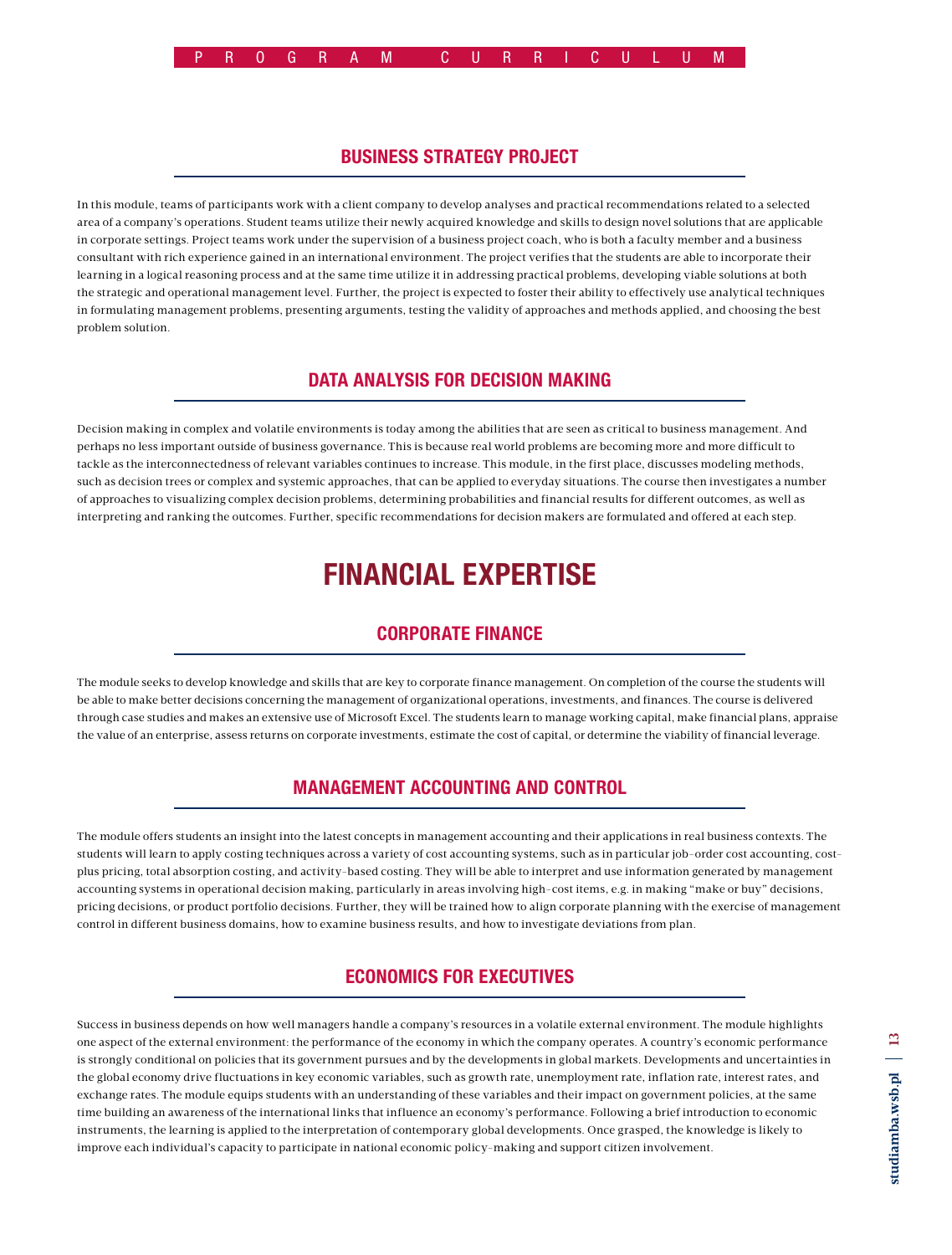## FINANCES FOR MANAGERS – FINANCIAL GAME

The PROGRESJA business simulation is an innovative and, above all, effective training tool. This form of training, through elements of competition and cooperation, motivates participants to develop new competencies. It is also a very flexible training formula which responds to various needs of participants and helps them develop skills such as financial management, strategic thinking, effective teamwork or making conclusions based on available data. Participation in the game is a great opportunity to take on a new role in the organization and look at the company as an entirety. This allows you to better understand the processes occurring in other departments and their impact on the business situation of the company. The game itself takes about 60% of the time, the remaining part is devoted to summaries and references to real business conditions in which the participants function.

# INTERNATIONAL BUSINESS & MANAGEMENT ISSUES

# GLOBAL MARKETING

In this module students are furnished with marketing tools and insights they need to become effective business builders. This means engaging with the creative aspects of marketing while maintaining the analytical rigor that executives and entrepreneurs require to be able to assess performance and support investment. For those who already work in the capacity of marketing decision makers, the course will revisit the core concepts from a contemporary perspective, enabling them to further refine their thinking and sharpen their impact. Those who are new to marketing or simply are not marketing professionals will be exposed to ideas and concepts that are sure to come in handy at some point in their leadership roles. The course will ensure that they have the knowledge prerequisites to make them effective in making marketing decisions and in planning their marketing expenditures. The module shows marketing as a major driver of sales growth, and hence of enterprise value. The students will come to appreciate the fact that marketing, although it does encompass selling and advertising, too, is primarily concerned with the broader task of delivering on promises to customers by providing them with just the kind of products and services that best match their needs and expectations. Finally, the course demonstrates that the contribution of marketing efforts is measurable and should be measured at all times; it explores both standard and non-standard measurement tools.

## OPERATIONS MANAGEMENT

Operations management concerns primarily the delivery of goods and services to the customer. On the one hand, it seeks to offer value to customers by providing them with superior products and services that are delivered in a timely fashion and that meet their diverse needs and requirements. On the other hand, it has to perform as cost-efficiently as possible. If these two functions are successfully performed in conjunction – i.e. customer value is provided in an efficient manner – operations can support long-term business goals. Operations management originates in the physical manufacturing environment, but is just as relevant in any other context: e.g. service delivery, public services, healthcare, knowledge/expert work, etc., where adherence to operations management principles can also bring multiple benefits. As a pre-course assignment, prior to the start of the module, the students analyze the operations of their own organizations. The actual course begins by looking at strategy issues and at how operations contribute to the "big picture". Then it explores operations from three perspectives: that of operations network structures, focusing on positioning in the value chain ("make or buy" decisions, location decisions, roles within an operations network); that of operations management (with two aspects: processes and flows, the former focusing on Sales and Operations Planning, and the latter focusing on flows of materials and services, the value stream, flow efficiency, and the theory of constraints); and that of operations improvement (with Lean Thinking as a framework).

# INTERNATIONAL BUSINESS

The module provides an overview of key issues, opportunities and challenges in international business. We shall assess globalisation and the consequent changes in firms' operating environment, and analyze the needs to adjust firms' strategies due to these changes. The module covers key concepts and principles of conducting business in the international dimension, including issues in various functions, such as marketing. Attention is paid to two topical themes: the potential changes in regional economic blocks and the management of international strategic partnerships. Purpose of the module is to a) present the most important forces affecting international business today, b) evaluate various international strategies, and c) present the ways to organize, coordinate and control international activities.

Main contents: global business environment, internationalization and globalization of firms and industries, competitiveness, cultures, economic integration, international marketing and HRM.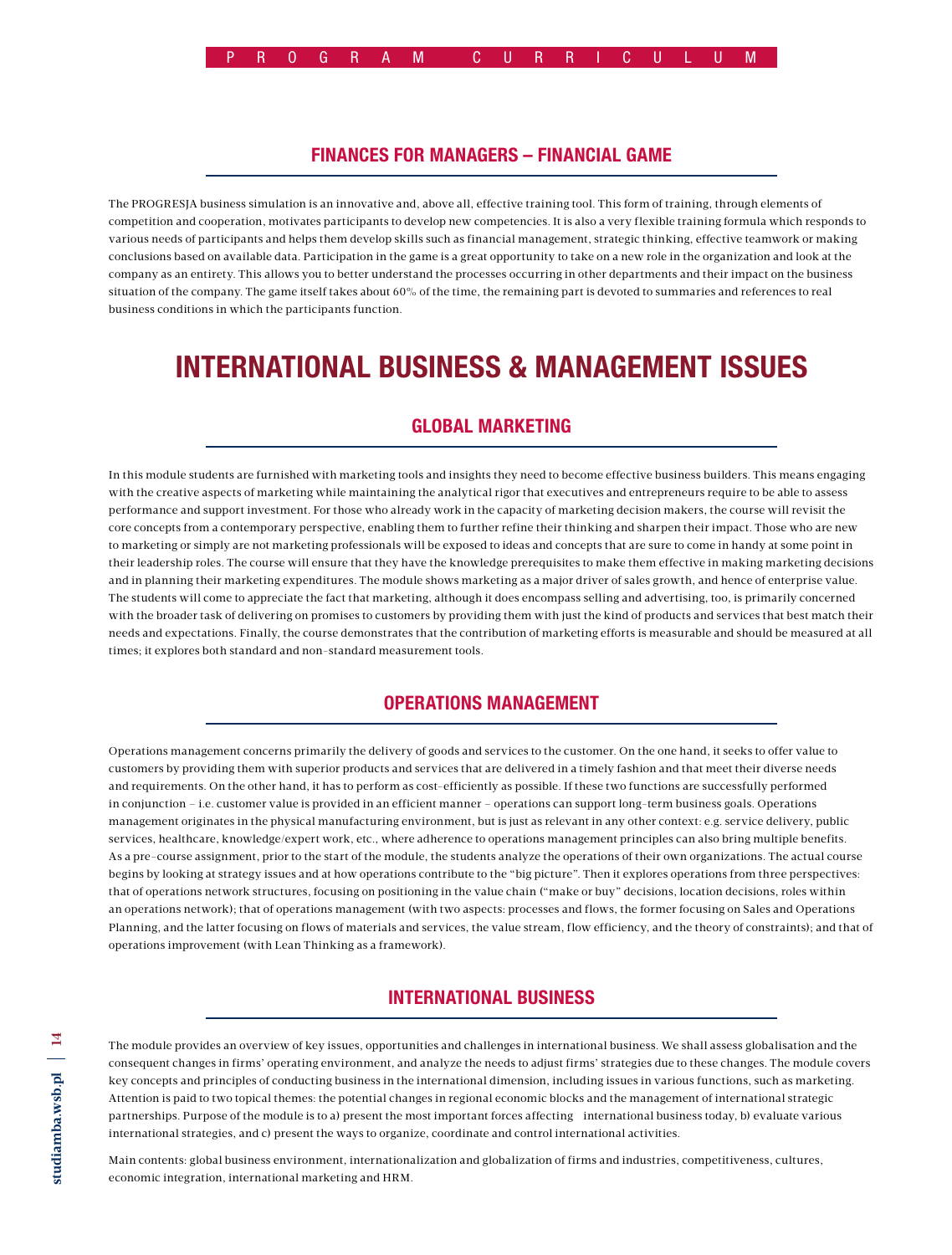

# CAPSTONE MODULE – BUSINESS SIMULATION

The course sets out to present a number of state-of-the-art analytical methods, techniques and tools supporting business decision making. The innovative delivery mode based on a computerized market simulation will account for speedy transfer of knowledge into skills as well as for immediate implementation of learning in real business settings. The curriculum is plotted across four areas: strategic management, marketing management, sales management, and finance. The module is designed to emphasize the interrelationships between processes taking place in an enterprise. Its comprehensive, integrative approach to business management allows for a summation of learning in the MBA program and validates the actual benefits derived by the students.

# COMMUNICATION & MARKETING SKILLS

# MANAGEMENT COMMUNICATION

The module is focused on key communication strategies and skills that can be employed in managerial communications in a global workplace. While providing an introduction into the underlying theories of communication strategy, it proposes decision-making frameworks and analytical tools that can be applied to effectively plan, design and convey management messages. The module is highly interactive and task-oriented. The pre-course readings and assignments, case studies, and individual and team presentations will allow the students to practice the key concepts and theories outlined in the course. Peer and trainer feedback will give each student a clear picture of their personal communication behaviors, and an indication of what they can do to enhance their individual communication skills and habits.

# ORGANIZATIONAL BEHAVIOR

"The soft stuff is the hard stuff", said Jack Welsh, the former CEO of GE. "Soft stuff" stands for human skills, as opposed to "hard stuff" that is associated with quantifiable organizational functions, such as operations, manufacturing, finance, etc. The Organizational Behavior course is focused on coping with the "soft stuff". More specifically, OB concerns the ability to influence four types of human actions critical to the success of any enterprise: productivity, absenteeism, turnover (employee attrition), and organizational citizenship behaviors (OCBs). Influencing these begins with self-awareness – an understanding of our own values, biases, behavioral tendencies, and attitudes.

# LEADERSHIP AND CHANGE MANAGEMENT

Leadership is at the same time personal and collective effort. More specifically, leadership is about utilizing personal capabilities to influence, mobilize, motivate, and inspire others in collective settings such as teams and organizations. The goal of this course is to help the students grasp the basic theory of leadership as well as to identify and further develop their own leadership capabilities and skills. One of the key leadership abilities covered in this module is understanding and managing change. The course features a number of opportunities to learn and identify key leadership skills and potentials through self-assessment and through training exercises, its principal deliverable being a personal "Leadership Profile." The Profile is intended not only as a piece of meaningful project work, but it is also supposed to provide a thorough and in-depth underpinning document that will guide long-term individual efforts at developing a personal leadership style.

# MANAGING FOR CREATIVITY

The module aims to provide students with an increased understanding of creativity and innovation management as an inclusive strategic process, and to develop the leadership skills that will aid them in them carrying the process on from generation and conceptualization (the fuzzy front-end) to successful commercialization (optimization and implementation). The course covers the methods that effective organizations adopt in striving to streamline routines as well as to tackle disruptions to routine – by institutionalizing the ongoing conceptualization of new problems and opportunities, and by implementing new ideas and solutions into products, technologies, and procedures.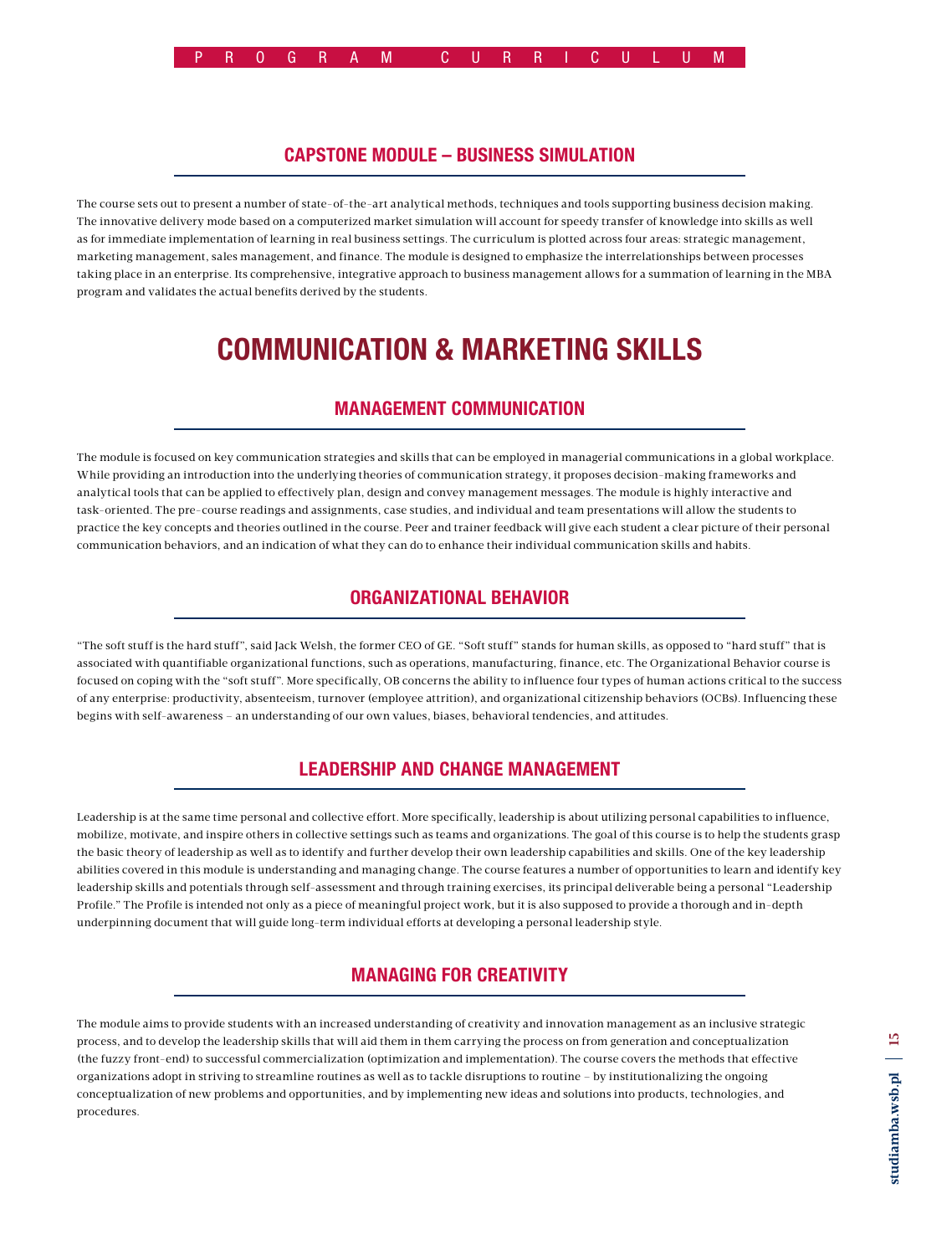

# Business Negotiations

During numerous negotiation and mediation simulations, you will analyze, you will acquire skills in resolving conflicts at various logical levels, and thus you will achieve your business and personal goals more effectively. Negotiations and mediations are a key social competence that is necessary not only in international trade, but also in every professional role we take on. This knowledge brings measurable benefits, among others, when acquiring strategic partners for cooperation, buying/selling different kind of products, determining terms of the contract, mediating in labor or social conflicts, e.g. setting salaries. The module is addressed to experienced managers and specialists who want to improve the skills of negotiating with external customers (suppliers, recipients, institutions) and internal customers (subordinates, associates, subcontractors) of a given organization, and to people whose role is related to conflict resolution (employees of the HR department, expert witnesses, social workers, court officers). After the course you will have the knowledge how to analyze the negotiating situation in its key aspects, and you will be prepared for the efficient conduct of negotiations. What's more you will know how to use negotiation strategies and skillfully overcome resistance in negotiations. You will formulate persuasive messages and expose the manipulative behavior of the other party and effectively defend against them.

# Elective Course

# CROSS-CULTURAL MANAGEMENT

The impact of globalization and the rapidly changing business environment require managers and leaders to be effective and comfortable in developing and implementing ways to successfully perform in global markets and across national cultures. It also entails an ability to understand the impact of individual and cultural diversity on business models, strategies, as well as on customer preferences and employee performance. Successful leaders and managers will increasingly have to be capable of adapting their management and leadership styles to get the most of the people they lead and to capitalize on the opportunities that different cultures and global markets offer.

# SERVICE BUSINESS & DESIGN

Designed to provide a set of effective tools for optimizing service operations, the module starts at the foundations with outlining the three-stage model of service consumption. To stress service quality as a key objective, the module dwells on concepts such as the Gap Model, Servqual, blueprinting, and the Critical Incident Technique. Further, the course covers essential Web-based tools for service quality measurement. Considering the general failure-proneness of service encounters, effective service recovery strategies are discussed next. Subsequently, the course brings up self-service technologies and artificial intelligence as major drivers of service innovation. Given the increasing prominence of technology for service delivery, the participants will also identify co-creation as an emerging trend in service innovation management. In line with the notion that services should provide customers with real problem solutions, the module then highlights customer value creation as a major strategic goal. In addition, customer centricity is introduced as an organizational precondition for the delivery of customer value. The module closes with a group ideation session on developing customer-centric service offerings.

*In the Executive MBA programme we focus primarily on a global approach to business. Over 20 years of experience have resulted in a program focused on practice, market needs and the individual development of each manager. Our graduates unanimously admit that what distinguishes us is our competent, international faculty, dynamic and modern way of conveying knowledge, but most of all professionalism and credibility in every detail.* 



Anna Pilc Executive MBA Program Manager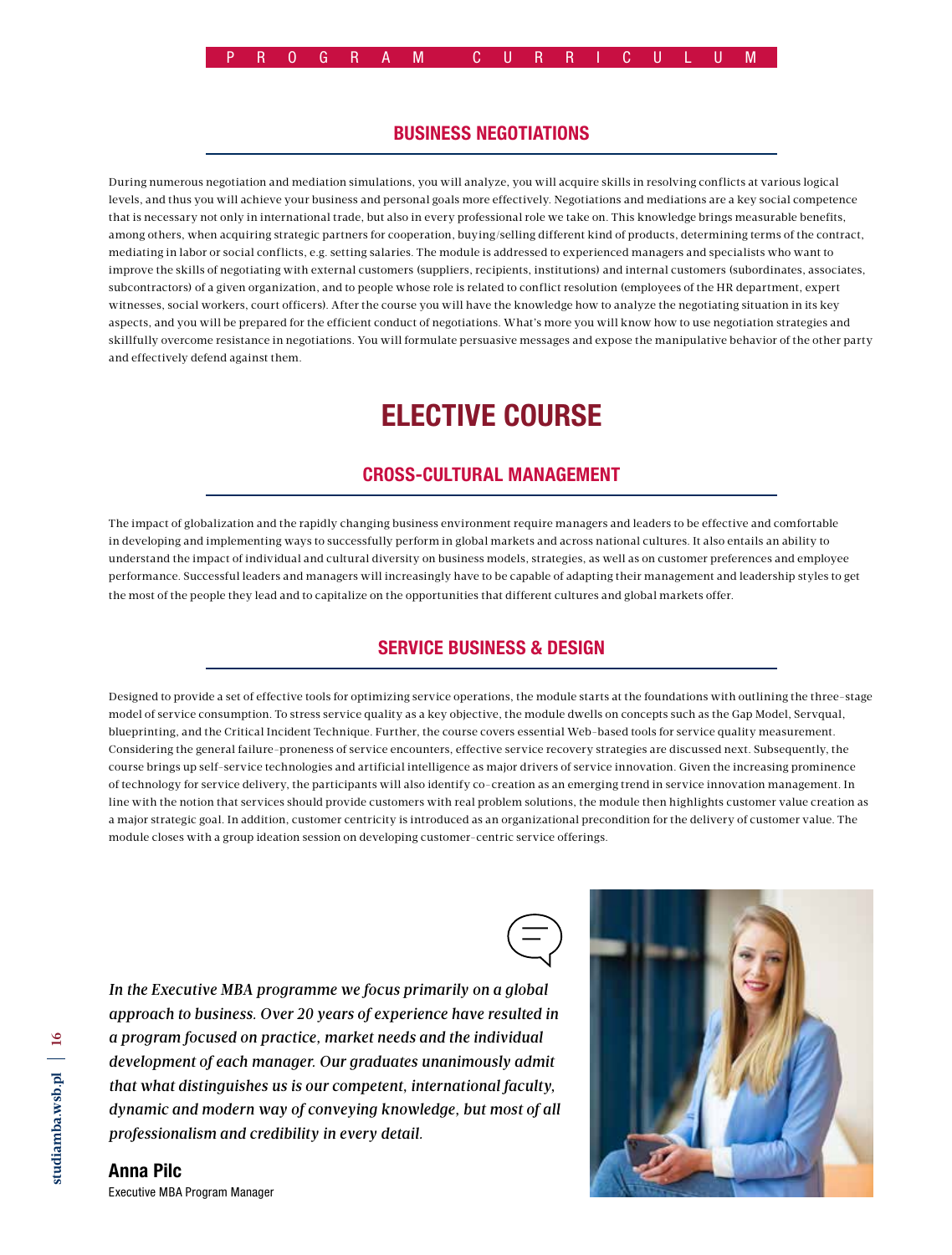# kadra dydaktyczna **FACULTY**

 $\displaystyle{\mathop{\hbox{\rm W}}\nolimits}$ ykładowcy naszego programu mają multidyscyplinarne przygotowanie zawodowe, międzynarodowe doświadczenie, praktyczne podejście i pasję nauczania. Są wśród nich profesorowie renomowanych uczelni amerykańskich i europejskich oraz wysokiej klasy specjaliści z bogatym dorobkiem naukowym i ścisłym związkiem z praktyką gospodarczą. Razem z naszymi uczestnikami tworzą oni atmosferę sprzyjającą rozwojowi i wymianie doświadczeń na najwyższym poziomie.

The Executive MBA faculty members are characterized by a multidisciplinary professional background, a wealth of international experience, a practical approach, and a genuine passion for teaching. The faculty includes professors of accomplished American and European universities alongside world-class professionals with broad research interests and ample exposure to business practice. This fine mix of industry and academia accounts for superior quality education and a favorable climate for development and experience sharing.

- • **Michael J. Baker MA, EMBA** Aalto University (Finland),
- • **Min Basadur, Ph.D.** McMaster University (Canada),
- • **Marja Blomqvist** Aalto University (Finland),
- • **Prof. Dr. Frank Brand** Berlin School of Economics and Law (Germany),
- • **dr Grzegorz Dzwonnik** WSB University in Poznań (Poland),
- • **Tomas Falk, Ph.D.** Aalto University (Finland),
- • **Jan Faryaszewski** GreenSpace Brands (Canada),
- • **J. Michael Geringer, Ph.D.** Ohio University (USA),
- • **Arvind K. Jain, Ph.D.** Concordia University (Canada),
- **• dr Jarosław Kujawski WSB University in Gdańsk (Poland),**
- **Damien McLoughlin, Ph.D.** University College Dublin (Ireland),
- • **dr Remigiusz Napiecek** WSB University in Poznań (Poland),
- • **Olin O. Oedekoven, Ph.D.**  Peregrine Global Services (USA),
- **Peter J. Stark** Gustavus Adolphus College (USA),
- • **Hertta Vuorenmaa, Ph.D.** Aalto University (Finland),
- • **Tomasz Wrzesiewski**  Art Strategy Group (Poland).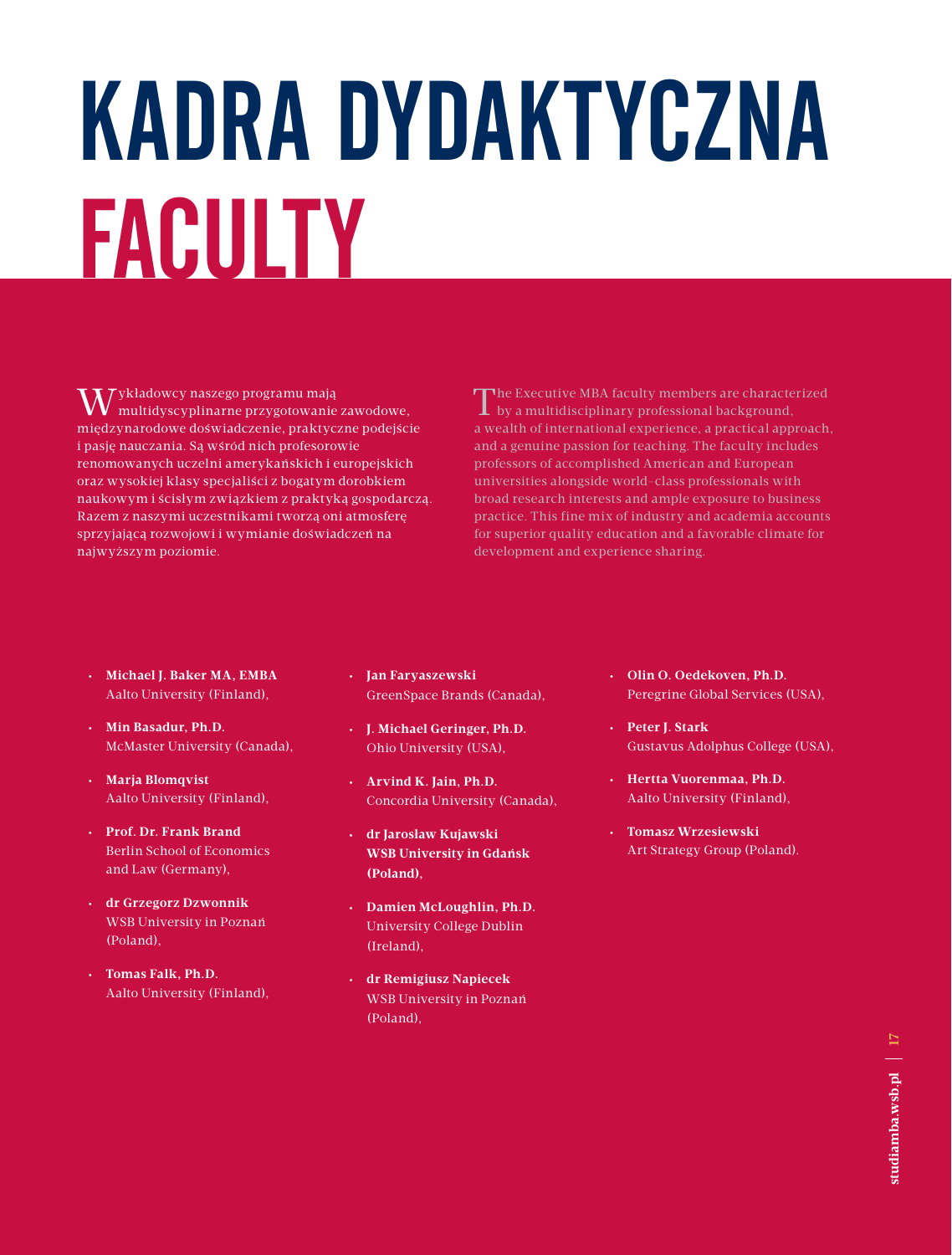# SISU – A mentality that never gives up

#### **What matters the most in business?**

Besides people, great ideas and good timing. I believe that what matters in business is values. Personal values are important because they help us grow and develop. I can't imagine working for an organization that is not in line with my personal values. They help us shape the future we want to experience. Corporate values can foster teamwork, motivate employees, encourage innovation, and improve the cohesiveness of the workplace.

### **Are there any tips or golden rules that you are led by, or that someone you know is led by?**

There is something unique in Finnish culture that guides me. It's called SISU. It can be described as a certain type of persistence that can push you through a stone. A mentality that never gives up.

### **How did you benefit from the EMBA program you completed in Poznań?**

I remember the emotions that filled me when I was entering my very first EMBA class. I was excited, slightly scared, and so much out of my comfort zone. Soon, however, having seen the exquisite WSB University building in Poznań, having met my first teacher and my fellow students, I got extremely enthusiastic. Before I signed up, I had researched a number of EMBA programs thoroughly. What I liked the most about the WSB program was the diversity of teachers. Not only were they knowledgeable and had a wealth of hands-on experience but they also came from various backgrounds and countries. I really enjoyed the discussions and gained the global outlook that I was after when choosing the program. Overall, the EMBA program gave me a much more comprehensive understanding of business. It helped me look at my own domainspecific work experience through a different lens. I believe that having a broader perspective, one that goes far outside your day-to-day work, is more than an asset – it is a necessity. I feel more prepared to cope in the rapidly changing business environment and less stressed toward facing it. I cannot think of a business professional who would not benefit from being in the program.

## Nina Farjaszewska

Partner/Marketing Director TGL Poland sp. z o.o. Executive MBA graduate of WSB University in Poznań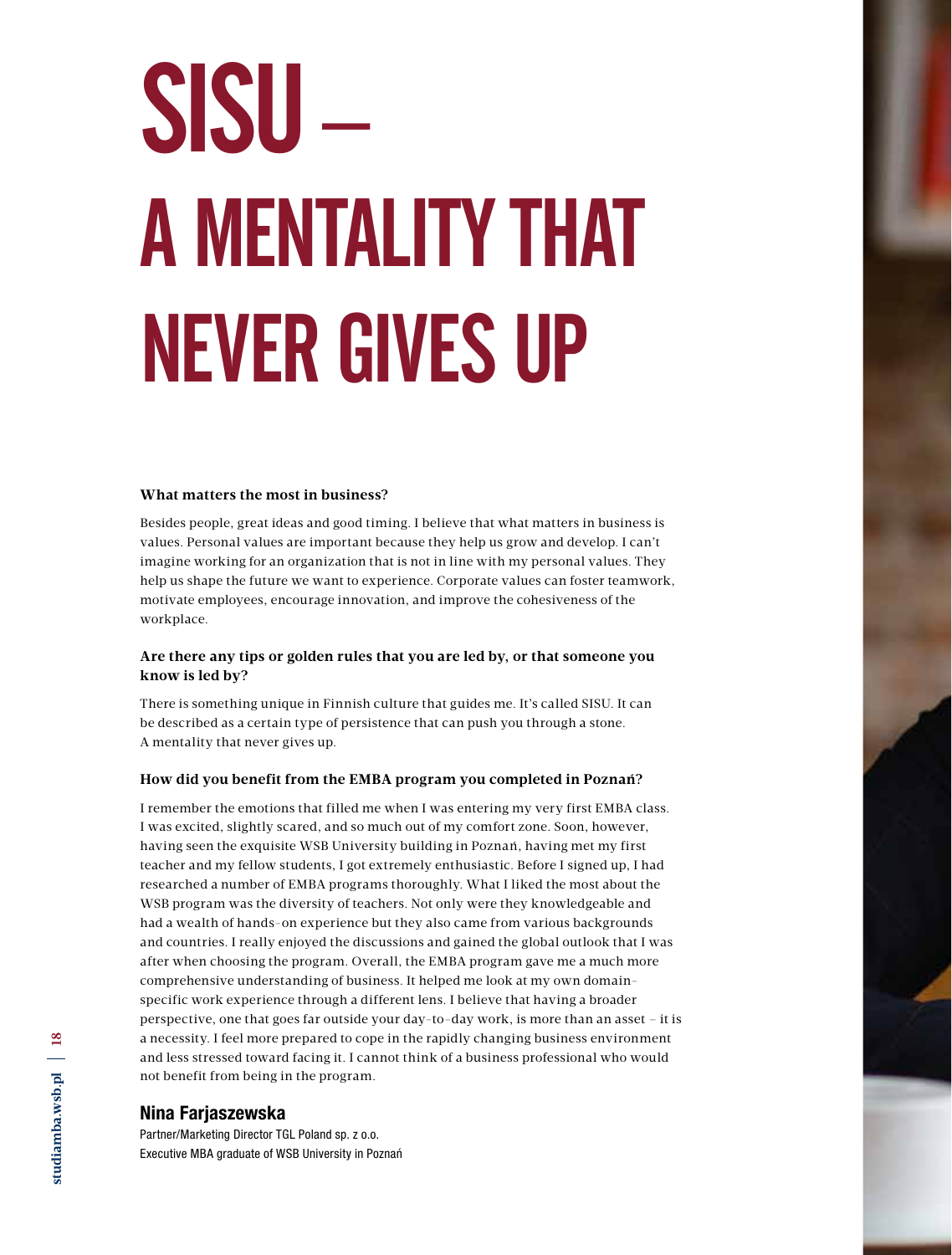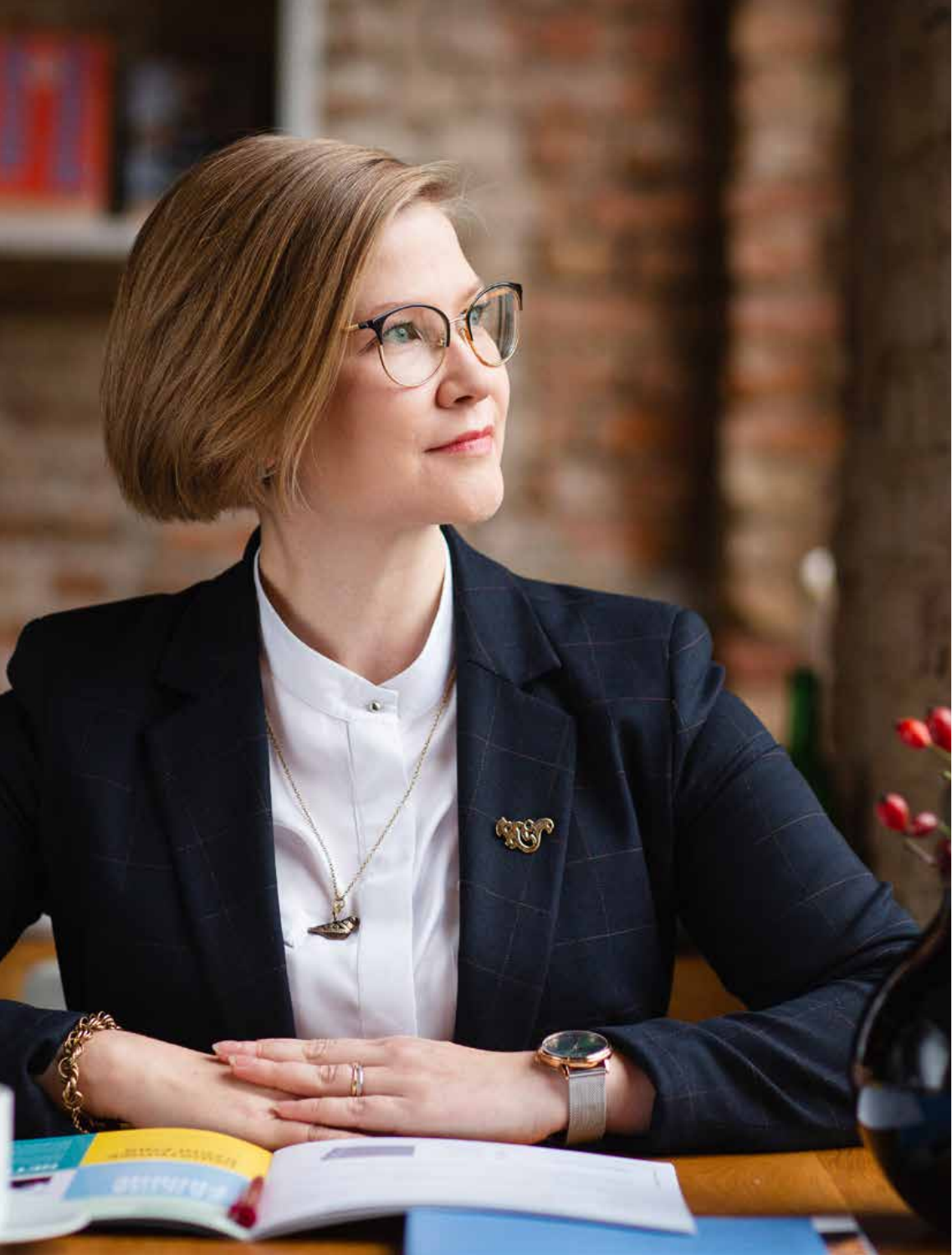# WYJAZDY ZAGRANICZNE

# EXECUTIVE SUMMIT – sympozjum zagraniczne

Executive Summit stanowi wyjątkową okazję do spotkania i wymiany doświadczeń między słuchaczami EMBA w WSB Poznaniu a absolwentami, i studentami wszystkich lokalizacji sieci Aalto University Executive Education, jednej z najlepszych europejskich uczelni, a zarazem naszego wieloletniego partnera w wymianie oraz wyjazdach zagranicznych. Podczas kilkudniowego pobytu w Helsinkach lub w Singapurze uczestnicy biorą udział w zajęciach i spotykają się z liderami biznesu, mając jednocześnie okazję poszerzyć sieć kontaktów. Co roku to wydarzenie gromadzi około 200 menedżerów z całego świata.

Każdy uczestnik naszego programu ma możliwość odpłatnego uczestniczenia w projekcie w wybranej lokalizacji oraz zaliczenia w sumie dwóch modułów.

# MBA STUDY TOUR

Raz w roku dla uczestników programów MBA Wyższych Szkół Bankowych organizujemy fakultatywny wyjazd do siedziby partnera strategicznego Grupy WSB, Franklin University w USA, z autorskim programem, dostosowanym do profilu studiów. Plan pobytu obejmuje m.in. spotkania i warsztaty prowadzone na uczelni, a także wizyty w wybranych amerykańskich firmach. W ubiegłych latach uczestnicy odwiedzili również Waszyngton i Atlantę.

# **OVERSEAS** TOURS

# EXECUTIVE SUMMIT – overseas symposium

Executive Summit is a unique opportunity to meet and share business experience between Poznań EMBA students and graduates and students from all locations of the Aalto University Executive Education network. It is one of the best European universities and at the same time our longterm partner in exchange and overseas tours. During a week's stay in Helsinki or Singapore, the students attend classes, meet local business leaders, and make lots of new business contacts. Each year, the Summit hosts around two hundred managers from all over the world.

Every participant in our programme has the opportunity to take part in the project at a location of their choice for a fee and to complete a total of two modules.

# MBA STUDY TOUR

A study tour, with a tailor-made and curriculum-aligned itinerary, is organized every year for the benefit of students in MBA programs across the WSB Group. The students are hosted by Franklin University, USA, the Group's strategic partner, attending lectures, meetings and workshops held on-campus while at the same time paying visits to assorted US companies. Last year, they were also shown around Washington, D.C., and Atlanta, Georgia.



*To provide a challenging, integrative, team-based learning experience which applies concepts and tools from the MBA program to define, analyze and recommend an appropriate solution for a complex strategic challenge & help ensure the recommended solution is successfully implemented by the company's executives.* 

# J. Michael Geringer, Ph.D.

Professor of International Strategy & Director, Center for International Business Education & Development, Ohio University, USA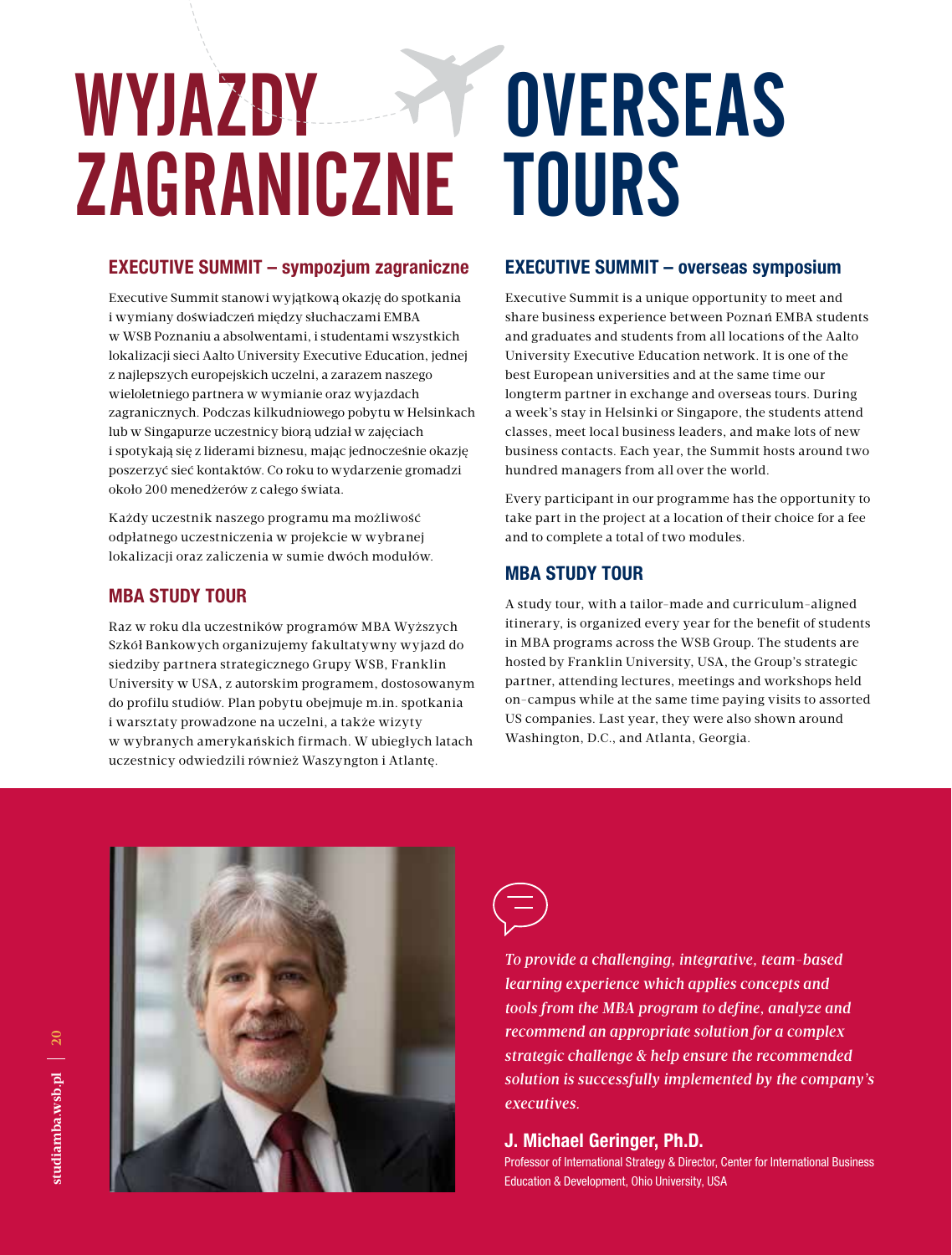# Trial practical classes

If you are interested in studying Executive MBA in Poznań, we invite you to take part in in one of the two meetings:

- • Organizational Behavior, 10-12.02.2022,
- Managing for Creativity, 10.2022.

Participation in the classes is not obligatory It enables you to become acquainted with the specifics of the studies, the way the classes are conducted and helps you to assess your own level of English.

During these few hours, an employee of the MBA Program Office will present the form of the classes in detail and will answer all possible questions.



Off-campus meeting – Wąsowo, October 2021 Graduation, December 2021

# Additional training

Participants of the MBA program can take part in additional, free training courses. Thanks to them, they can supplement their knowledge in a given area and obtain a certificate. Last year, participants took part in the following training courses:

- • Criminal liability of managers,
- Strategic motivation in organizations,
- **Emotions in negotiations,**
- Navigating Chaos: Leadership in Complexity.

# GRADUATION **CEREMONY**

We organise a graduation ceremony for our students. In the presence of the university authorities, lecturers and invited guests, graduates receive a prestigious diploma. There are also special awards for the best students – Masters of EMBA.





The opportunity for international networking among participants and graduates of Aalto Executive MBA courses is an invaluable asset of the study program. The EMBA program at WSB University in Poznań has been completed by executives from companies such as: Allegro, GlaxoSmithKline Pharmaceuticals, Henkel Poland, Hewlett Packard, Johnson & Johnson, Kraft Foods Poland, Nivea Poland, Philips Lighting Poland, PKO BP, Siemens, Unilever Poland, Volkswagen Motor Poland, Wrigley Poland or Żabka Poland.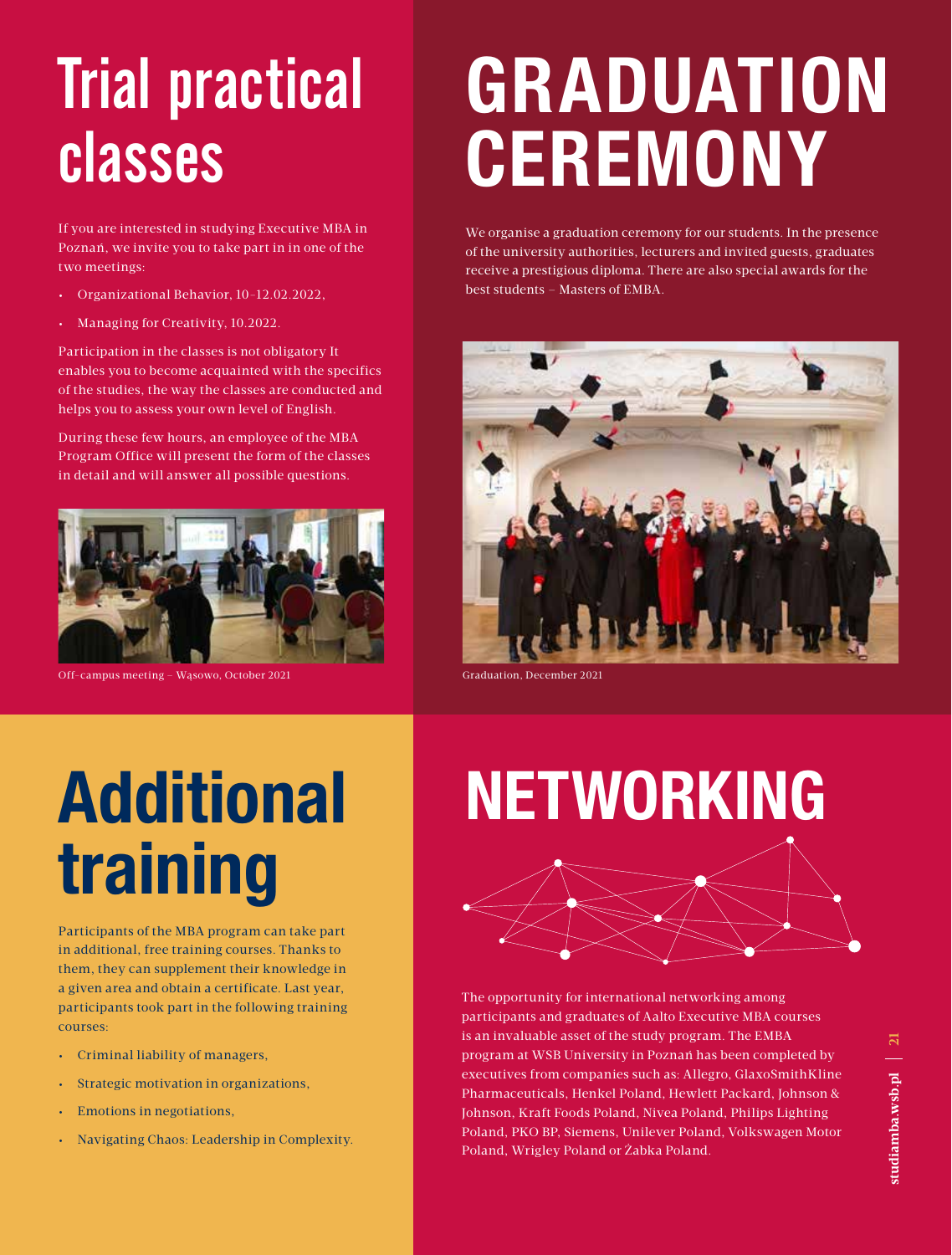# ZASADY REKRUTACJI

# Etap 1

# Spełnienie kryteriów przyjęcia na studia Executive MBA w Poznaniu:

- ukończone studia wyższe II stopnia (dyplom magistra),
- minimum pięcioletnie doświadczenie zawodowe.

# Etap 2

# Zapisanie się na studia i dostarczenie dokumentów rekrutacyjnych.

## **Zachęcamy do założenia Konta Kandydata i zapisania się za jego pośrednictwem na studia. Konto zaprojektowaliśmy tak, by maksymalnie ułatwić proces rekrutacji. Dzięki temu można:**

- przejść online proces zapisu na studia,
- dostarczyć dokumenty, podpisać umowę i dokonać płatności rekrutacyjnych z dowolnego miejsca na świecie za pośrednictwem internetu,
- sprawdzić status swoich rekrutacji oraz historię zapisów,
- w każdej chwili dokończyć przerwany proces uzupełniania formularza rekrutacyjnego.

Informacje, jak założyć Konto Kandydata, znajdują się na naszych stronach internetowych.

### **Dokumenty rekrutacyjne:**

- • zaświadczenie o doświadczeniu zawodowym lub wpis do ewidencji działalności gospodarczej,
- list motywacyjny w języku angielskim,
- pełne CV w języku angielskim,
- potwierdzona przez WSB lub notarialnie kserokopia dyplomu ukończenia studiów magisterskich,
- potwierdzona przez WSB lub notarialnie kserokopia dowodu osobistego,
- • ewentualnie kserokopia dokumentu poświadczającego zdanie egzaminu językowego (TOEFL, FCE zdany po 2016 r., CAE, CPE, LCCI 3rd level, BEC Higher),
- • potwierdzenie dokonania opłaty za postępowanie kwalifikacyjne i wpisowej na konto: **Raiffeisen Bank Polska SA 95 1750 1019 0000 0000 0161 1828**  z dopiskiem: Executive MBA.

### Dokumenty można dostarczyć:

- przez internet za pośrednictwem Konta Kandydata,
- • osobiście, pocztą lub kurierem do Biura Rekrutacji.

# Etap 3

# Dostarczenie kompletu dokumentów do Biura Programu MBA – pocztą lub osobiście – oraz umówienie się na rozmowę kwalifikacyjną i egzamin językowy.

Podstawą przyjęcia na studia są pozytywny wynik rozmowy kwalifikacyjnej oraz zdany egzamin językowy. Kandydat wybiera zgodnie z preferencjami pisemną lub ustną formę egzaminu.

# **ADMISSIONS**



# Step 1

# Meet the admission requirements for the Executive MBA in Poznan:

- • second-cycle degree (Master's),
- • at least 5 years of prior work experience.

# Step 2

# Sign up for the program and file your application documents.

**We recommend that you set up an Applicant Account and enroll via it. The Account will make your application experience more comfortable. Via the Account you will:**

- sign up online,
- • file your application documents, sign your contract, and make any payments related to your application – online from any location around the world,
- • look up the status of your ongoing applications and view your application history,
- • complete an interrupted application form at any time.

To find out how to set up your Applicant's Account, visit our websites.

### **Application documents:**

- • track record of work experience or a certificate of entry in the business register,
- • résumé in English,
- covering letter in English,
- authenticated (by a WSB employee or a notary public) photocopy of your higher education diploma,
- photocopy of your identity card, attested by notary public or WSB employee,
- • certificate of proficiency in English (TOEFL, FCE dated no earlier than 2016, CAE, CPE, LCCI level 3, BEC Higher), if applicable,
- • proof of payment of the examination and registration fees to the University's account:

**Raiffeisen Bank Polska SA 95 1750 1019 0000 0000 0161 1828** title/reference: Executive MBA.

### Documents can be filed:

- online via your Applicant Account,
- • in person, by mail or courier to the Admissions Office.

# Step 3

# File all the documents with the Program Office – by mail or in person – and schedule an interview and a language exam.

To be enrolled in the Program, a candidate must be successful at the interview and the language exam. Candidates are free to choose their preferred form of exam – oral or written.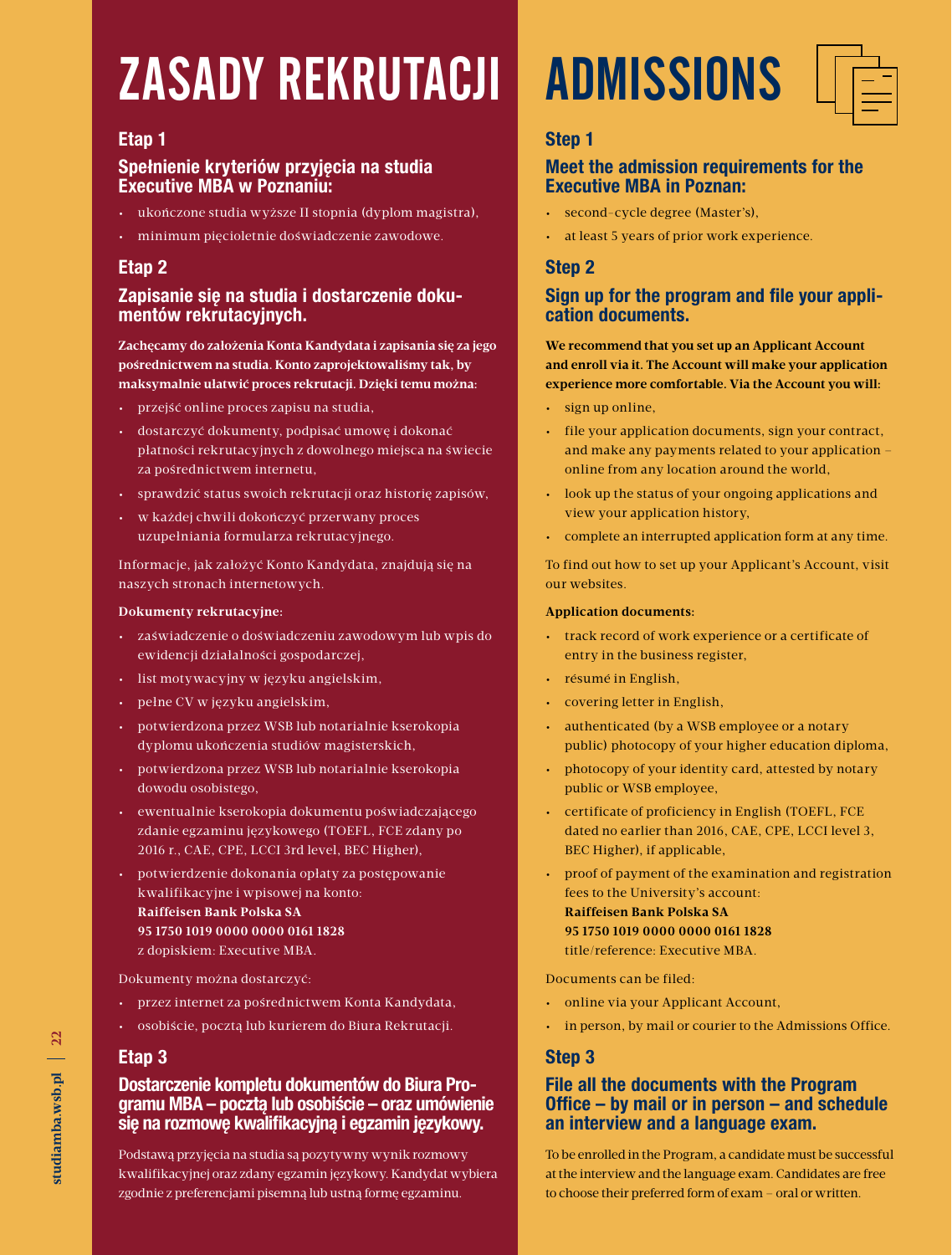# Opłaty za studia Executive MBA w Poznaniu:

- opłata wpisowa 500 zł,
- opłata za postępowanie kwalifikacyjne 200 zł,
- czesne (zobacz niżej),
- opłata końcowa 750 euro,
- • opłata seminaryjna (w przypadku uczestnictwa w Executive Summit) – ustalana na bieżąco przez organizatora spotkania.

| Dogodny system płatności |                     |                     |  |
|--------------------------|---------------------|---------------------|--|
| Liczba rat               | Wysokość<br>raty    | Całkowite<br>czesne |  |
| 1 rata                   | 42 000 zł           | 42 000 zł           |  |
| 2 raty roczne            | 22500z              | 45 000 zł           |  |
| 4 raty semestralne       | 11750z              | 47 000 zł           |  |
| 20 rat zjazdowych        | 2450 z <sub>1</sub> | 49 000 zł           |  |

**Uczelnia gwarantuje, że wysokość czesnego nie ulegnie zmianie podczas trwania programu.**

# Promocje i dodatkowe korzyści:

- • Absolwenci WSB w Poznaniu, którzy zapiszą się na studia Executive MBA w Poznaniu w terminie od **29 marca do 30 września 2022 roku**, otrzymają **zniżkę 2500 zł w czesnym oraz będą zwolnieni z opłaty wpisowej**.
- Kandydaci, którzy zapiszą się na studia Executive MBA, otrzymają zniżkę na wybrane roczne studia podyplomowe w postaci bonu imiennego do wykorzystania w ciągu dwóch lat od zakończenia studiów. Wysokość zniżki w czesnym wynosi:
	- 100% dla osób zapisanych do 1 lipca 2022 r.,
	- 50% dla osób zapisanych do 15 września 2022 r.

Wszystkie osoby zainteresowane zapraszamy do bezpośredniego kontaktu z Biurem Programu Executive MBA w Poznaniu.

# Executive MBA IN POZNAN fees

- registration fee at PLN 500,
- • examination fee at PLN 200,
- tuition fee (see below).
- graduation fee at EUR 750,
- seminar fee (applicable to participants of the Executive Summit) – determined by the organizer on a per-event basis.

| <b>Flexible payment system:</b>                     |                                |                             |  |
|-----------------------------------------------------|--------------------------------|-----------------------------|--|
| <b>Number</b><br>of payments                        | <b>Amount</b><br>payable       | <b>Aggregate</b><br>tuition |  |
| single down payment                                 | PLN 42.000                     | PLN 42000                   |  |
| 2 annual installments<br>4 semi-annual installments | PLN 22.500<br><b>PLN 11750</b> | PLN 45 000<br>PLN 47000     |  |
| 20 per-meeting installments                         | <b>PLN 2450</b>                | PLN 49 000                  |  |

**The University guarantees that the tuition fees shall remain fixed throughout the run of the Program.**

# Promotions and other benefits:

- • WSB University in Poznań alumni who sign up for the Executive MBA program in Poznan between **March 29 and September 30, 2022** will be entitled to a **PLN 2 500 reduction from the tuition fee and exempt from the registration fee**.
- Applicants who sign up for the Executive MBA program in Poznan will receive a discount on a one-year postgraduate course of their choice in the form of a nontransferrable voucher valid for 2 years from completion of the Program. The discount will be:
	- 100% for enrollments till July 1, 2022,
	- $-50%$  for enrollments completed till September 15, 2022.

More information on rules and regulations is available from the Poznań Executive MBA Program Office.

# Biuro Programu

ul. Ratajczaka 5/7, Poznań pokój 213 tel.: 61 655 33 57 e-mail: emba@wsb.poznan.pl pn-pt: 8.00-16.00

# Anna Pilc

kierownik programu Executive MBA/ Executive MBA Program Manager

Klaudia Idziak sekretariat programu Executive MBA/ Executive MBA Program Office